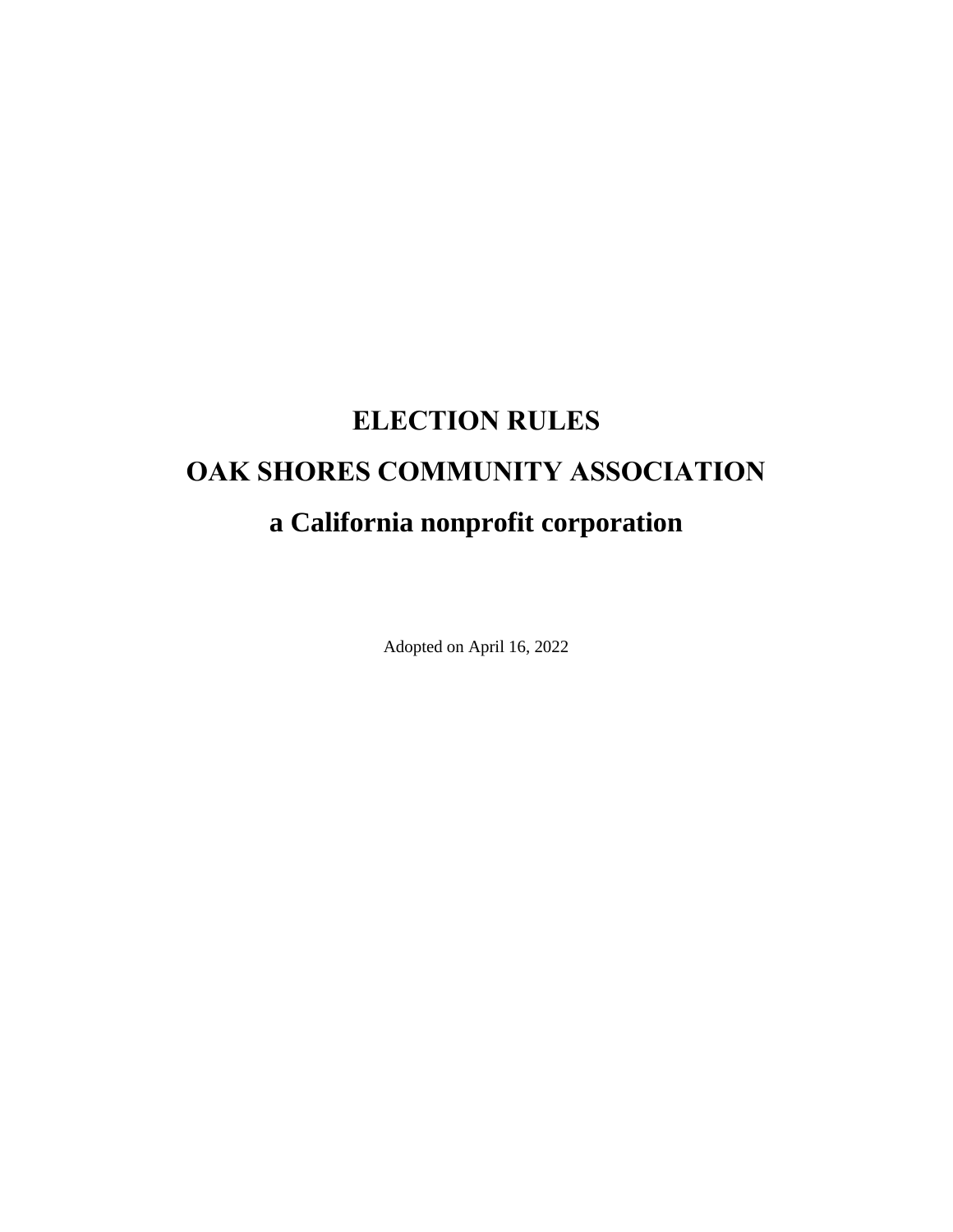# **TABLE OF CONTENTS**

| 1.1                        |                                                                                |  |  |  |
|----------------------------|--------------------------------------------------------------------------------|--|--|--|
| 1.2                        |                                                                                |  |  |  |
| 1.3                        |                                                                                |  |  |  |
| 1.4                        |                                                                                |  |  |  |
| 1.5                        |                                                                                |  |  |  |
| 1.6                        |                                                                                |  |  |  |
| 1.7                        |                                                                                |  |  |  |
| 1.8                        |                                                                                |  |  |  |
| 1.9                        |                                                                                |  |  |  |
| 1.10                       |                                                                                |  |  |  |
|                            |                                                                                |  |  |  |
| 2.1                        |                                                                                |  |  |  |
| a.                         |                                                                                |  |  |  |
| b.                         |                                                                                |  |  |  |
| $C_{\star}$                |                                                                                |  |  |  |
| 2.2                        |                                                                                |  |  |  |
| a.                         | Notice of Annual Meetings or Special Membership Meetings Called by the Board 2 |  |  |  |
| b.                         |                                                                                |  |  |  |
| $c_{\cdot}$<br>$d_{\cdot}$ |                                                                                |  |  |  |
| e.                         |                                                                                |  |  |  |
| 2.3                        |                                                                                |  |  |  |
| 2.4                        |                                                                                |  |  |  |
|                            |                                                                                |  |  |  |
| 3.1                        |                                                                                |  |  |  |
|                            |                                                                                |  |  |  |
| 3.3                        |                                                                                |  |  |  |
| 3.4                        |                                                                                |  |  |  |
| 3.5                        |                                                                                |  |  |  |
| 3.6                        |                                                                                |  |  |  |
| 3.7                        |                                                                                |  |  |  |
| 3.8                        |                                                                                |  |  |  |
| a.                         |                                                                                |  |  |  |
| b.                         |                                                                                |  |  |  |
| $\mathbf{c}$ .             |                                                                                |  |  |  |
| d.                         |                                                                                |  |  |  |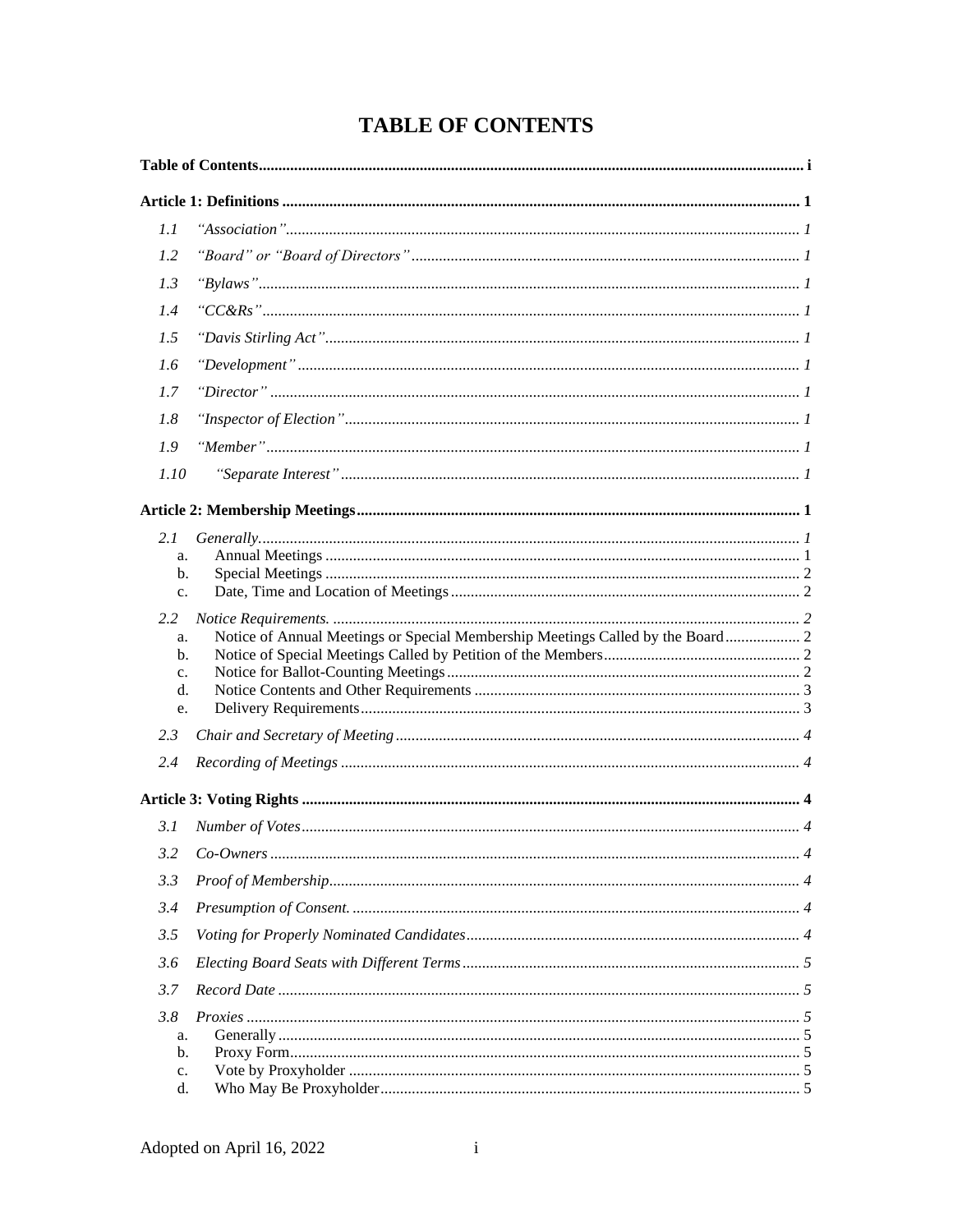| 3.9         |     |
|-------------|-----|
| 3.10        |     |
| 3.11        |     |
| 3.12        |     |
| 3.13        |     |
| a.          |     |
| b.          |     |
|             |     |
| 4.1         |     |
| 4.2         |     |
| 4.3         |     |
| 4.4         |     |
|             |     |
| 5.1         |     |
|             |     |
| 5.2         |     |
| a.<br>b.    |     |
| c.          |     |
| 5.3         |     |
| a.          |     |
| b.          |     |
| $C_{\star}$ |     |
| d.          |     |
| e.          |     |
| f.          |     |
| 5.4         |     |
| 5.5         |     |
| 5.6         |     |
|             | . 9 |
|             |     |
| 6.1         |     |
| a.          |     |
| b.<br>6.2   |     |
| a.          |     |
| b.          |     |
| c.          |     |
| d.          |     |
| e.          |     |
| f.          |     |
| g.          |     |
| h.          |     |
| i.          |     |
| i.          |     |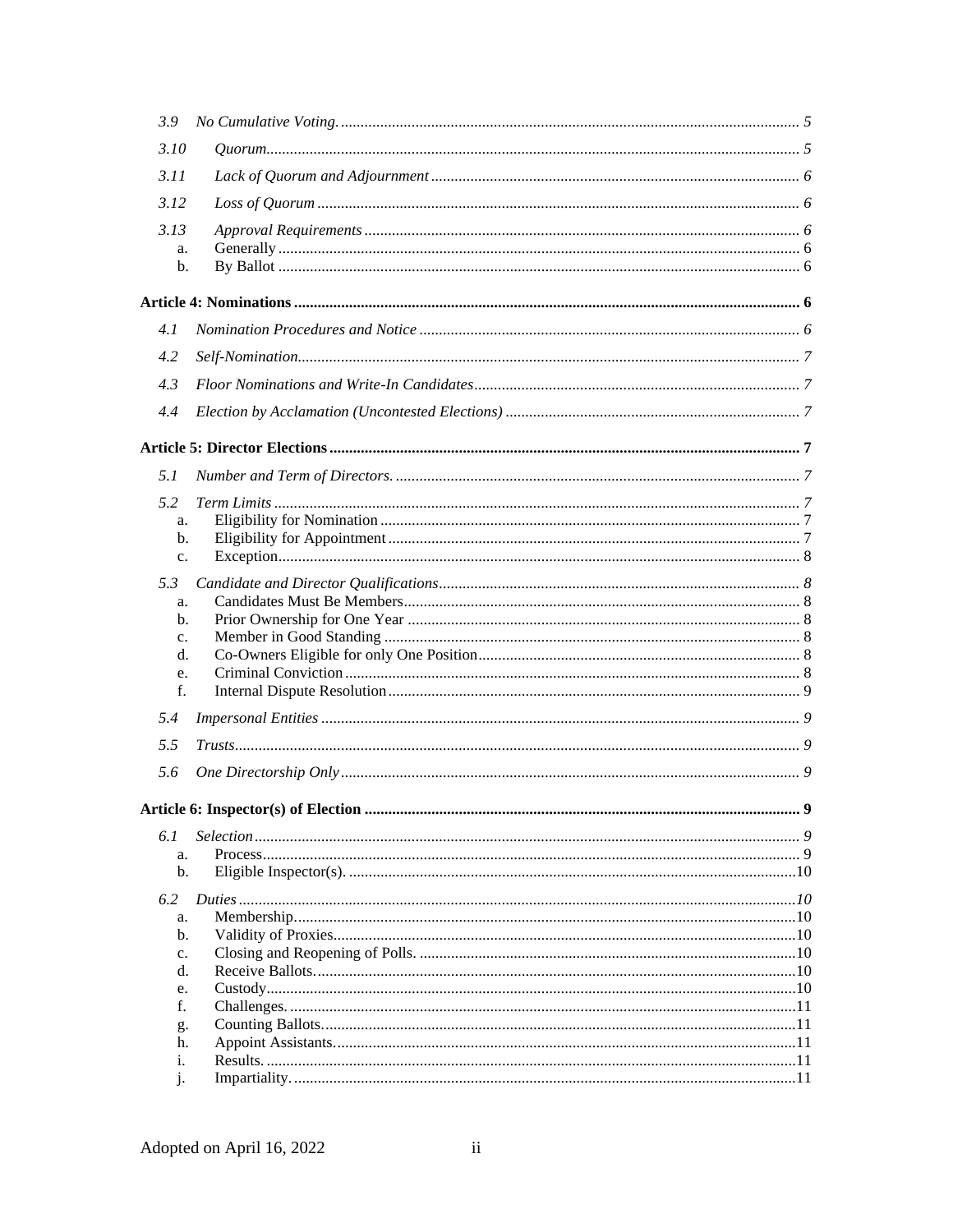| k.            |  |
|---------------|--|
| 6.3           |  |
|               |  |
| 7.1           |  |
| 7.2           |  |
| 7.3           |  |
| 7.4           |  |
| 7.5           |  |
| 7.6           |  |
| a.            |  |
| b.            |  |
| $C_{\bullet}$ |  |
| d.            |  |
| e.            |  |
| 7.7           |  |
| 7.8           |  |
| 7.9           |  |
|               |  |
| 8.1           |  |
| 8.2           |  |
| 8.3           |  |
| 8.4           |  |
|               |  |
| 9.1           |  |
| a.            |  |
| b.            |  |
| $C_{\bullet}$ |  |
|               |  |
| a.            |  |
| $b$           |  |
| 9.3           |  |
| 9.4           |  |
| a.            |  |
| b.            |  |
| c.            |  |
|               |  |
| 10.1          |  |
| 10.2          |  |
|               |  |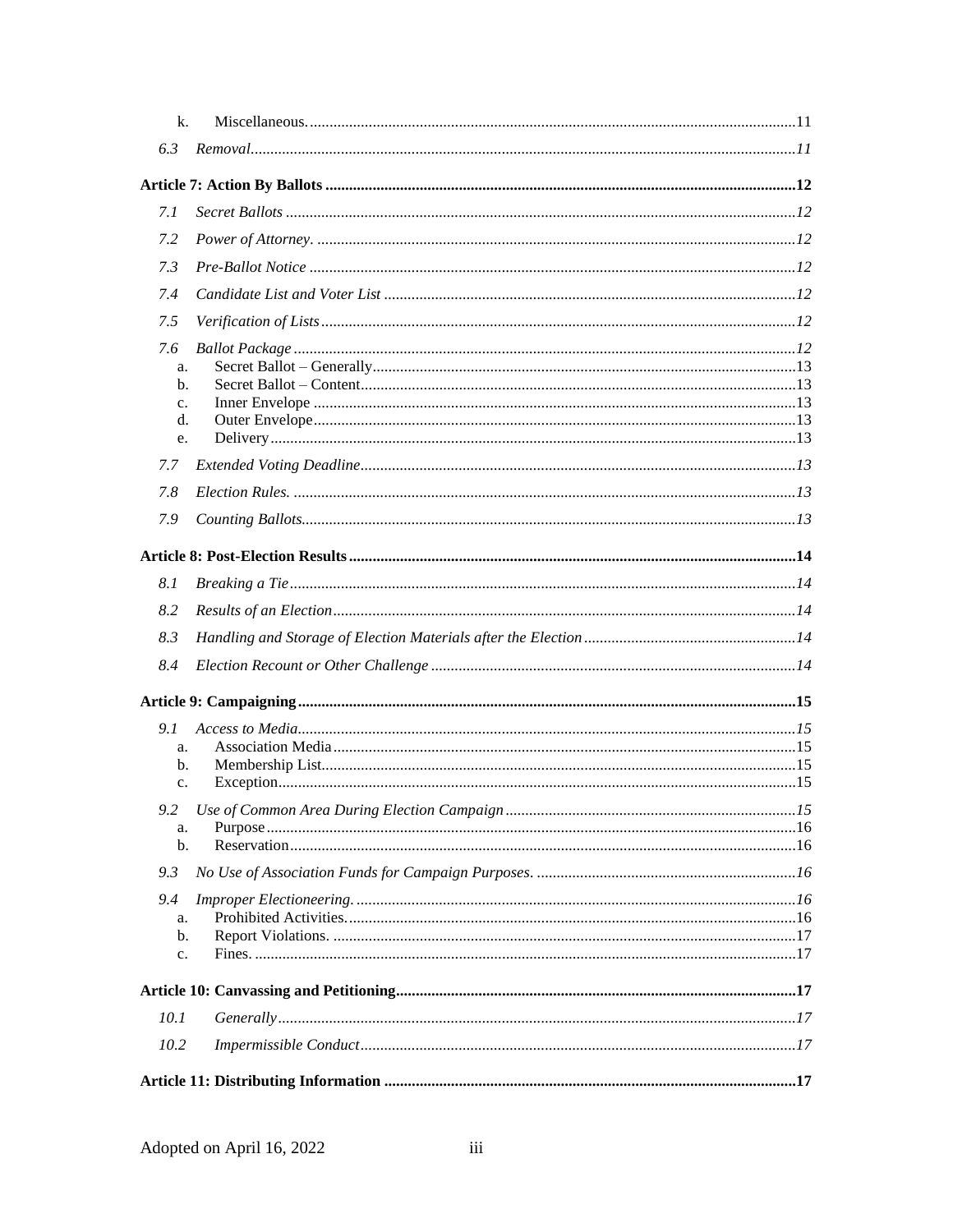| $12.2^{\circ}$ |  |
|----------------|--|
|                |  |
| 12.4           |  |
|                |  |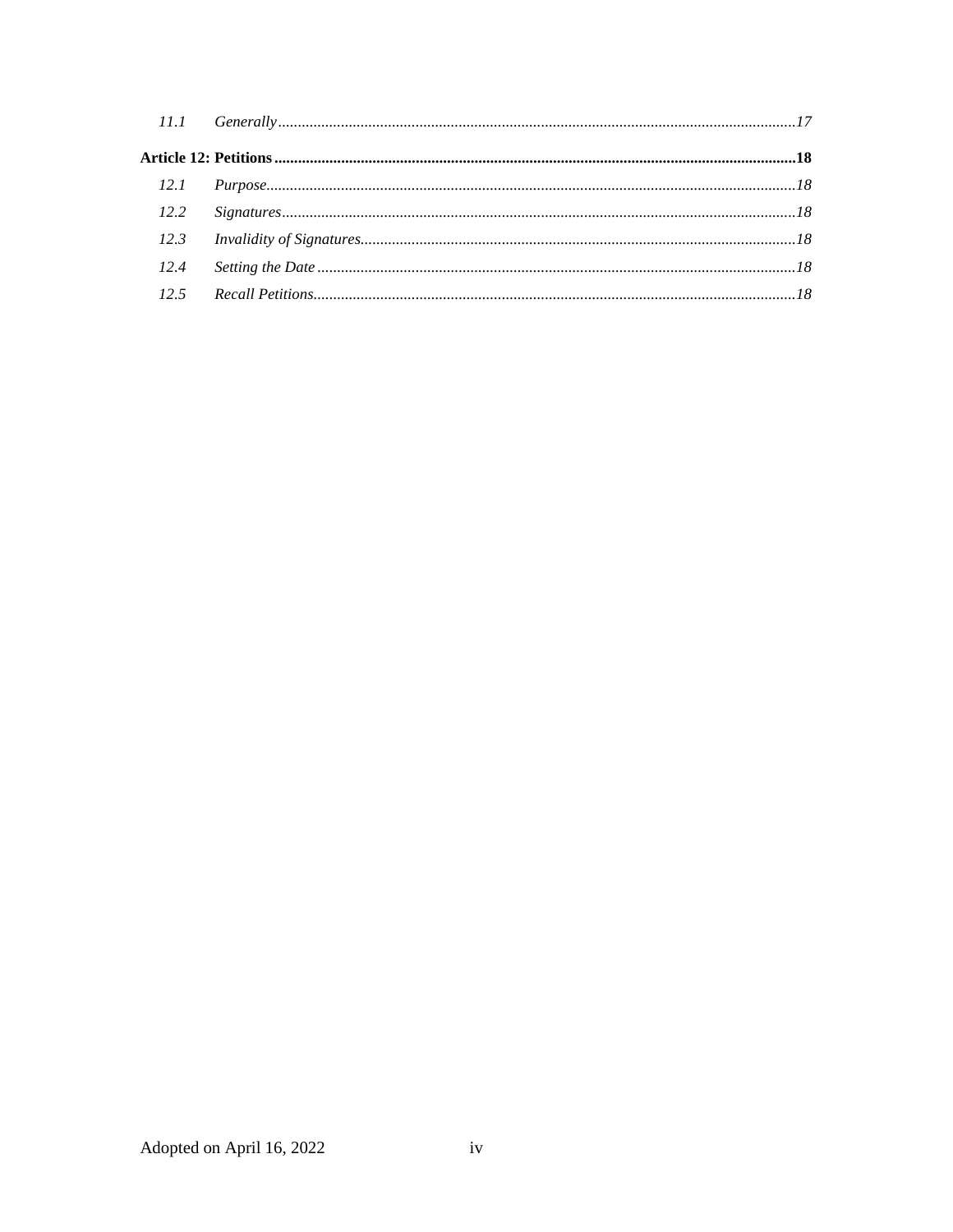# **ELECTION RULES OAK SHORES COMMUNITY ASSOCIATION**

a California nonprofit corporation

These Election Rules revoke all previous election rules, and all amendments thereto, and substitute in their place these Election Rules.

#### **ARTICLE 1: DEFINITIONS**

1.1 "Association" means the Oak Shores Community Association, a California nonprofit corporation.

1.2 "Board" or "Board of Directors" means the Board of Directors of the Association.

1.3 "Bylaws" means the Association's bylaws.

1.4 "CC&Rs" means the Association's declaration as the term is defined in the Davis-Stirling Act.

1.5 "Davis Stirling Act" means and refers to the Davis-Stirling Common Interest Development Act, which is the portion of the California Civil Code beginning with Section 4000, that governs common interest developments.

1.6 "Development" has the same meaning as such time is defined in the Association's CC&Rs.

1.7 "Director" means any member of the Association's Board of Directors.

1.8 "Inspector of Election" means an inspector of elections as defined in the Davis-Stirling Act.

1.9 "Member" means a Member of the Association as defined in the Association's CC&Rs.

1.10 "Separate Interest" means a separate interest as defined in the Association's CC&Rs.

#### **ARTICLE 2: MEMBERSHIP MEETINGS**

- 2.1 Generally.
- a. *Annual Meetings*. The Association must hold an annual meeting each year (1) to count ballots for the election of Directors at the expiration of the corresponding Director's term and at least once every four years, (2) to announce the outcome of the Director election by membership vote, and (3) to conduct any other Association business. Such meetings may include ballot counting for other types of elections as well.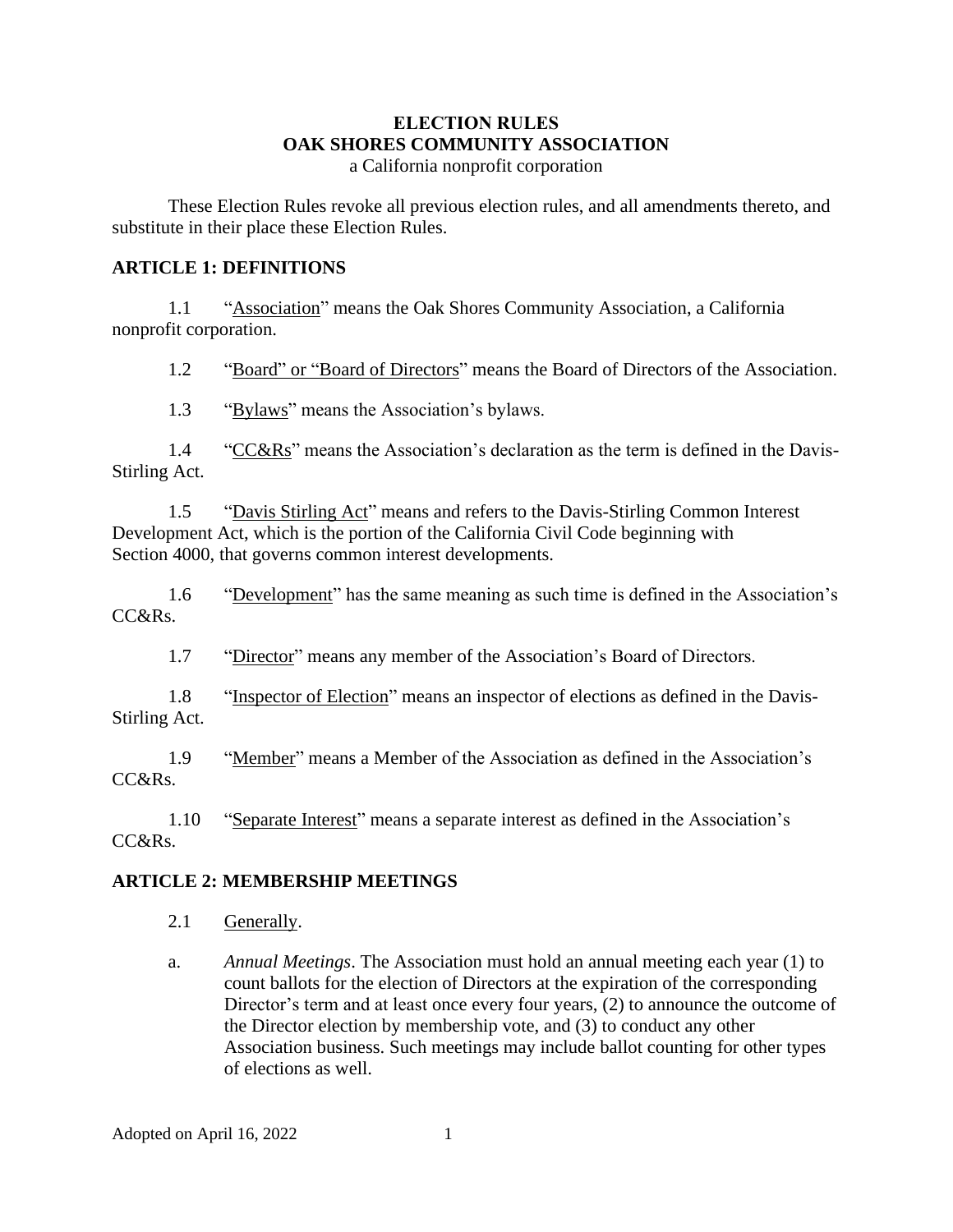- b. *Special Meetings*. Special meetings may be called for any lawful purpose by any of the following: (i) President of the Association and (ii) majority of the Board. In addition, special meetings of Members for any lawful purpose may be called by 5 percent or more of the Members in good standing, or as otherwise required by law. If a special meeting is called by Members of the Association, the request must be submitted to the Board in writing, specifying the nature of the business to be transacted. The Director or officer receiving the request must promptly deliver the request to the remaining Directors.
- c. *Date, Time and Location of Meetings*.
	- i. *Selected by the Board.* The Board shall fix the date, time and location of the annual meeting. The meeting shall be held in the same month as the preceding annual meeting if it is reasonably practicable to do so but in no event more than fifteen(15) months from the date of the preceding annual meeting.
	- ii. *Selected by the Membership.* If the date, time and/or location of a membership meeting selected by petitioning Members is unreasonable or contrary to the governing documents and/or statutory requirements, the Board is empowered to reschedule the date, time and/or location to something reasonable, relatively close to the original date, time and location requested by the Members calling the meeting, and compliant with the governing documents and statutory requirements.
	- iii. *Location of Membership Meetings.* Membership meetings shall be held at a suitable location in or reasonably close to the Project
- 2.2 Notice Requirements.
- a. *Notice of Annual Meetings or Special Membership Meetings Called by the Board*. Except where one or more different periods are required by superseding provisions of the Davis-Stirling Act, notice of annual meetings or special membership meetings called by the Board must be given not less than ten (10) days nor more than ninety (90) days before the date of the meeting.
- b. *Notice of Special Meetings Called by Petition of the Members*. Notice of special meetings called by the Members must be given by the Board within twenty (20) days of the Board's receipt of such request. If the Board fails to give notice, the persons calling the special meeting may give notice consistent with these Elections Rules. Member-initiated special membership meetings must be held not less than thirty-five (35) days nor more than one hundred and fifty (150) days following the Board's receipt of the request.
- c. *Notice for Ballot-Counting Meetings*. If secret ballots are to be counted at a Membership meeting or Board meeting, at least thirty (30) days' notice, or any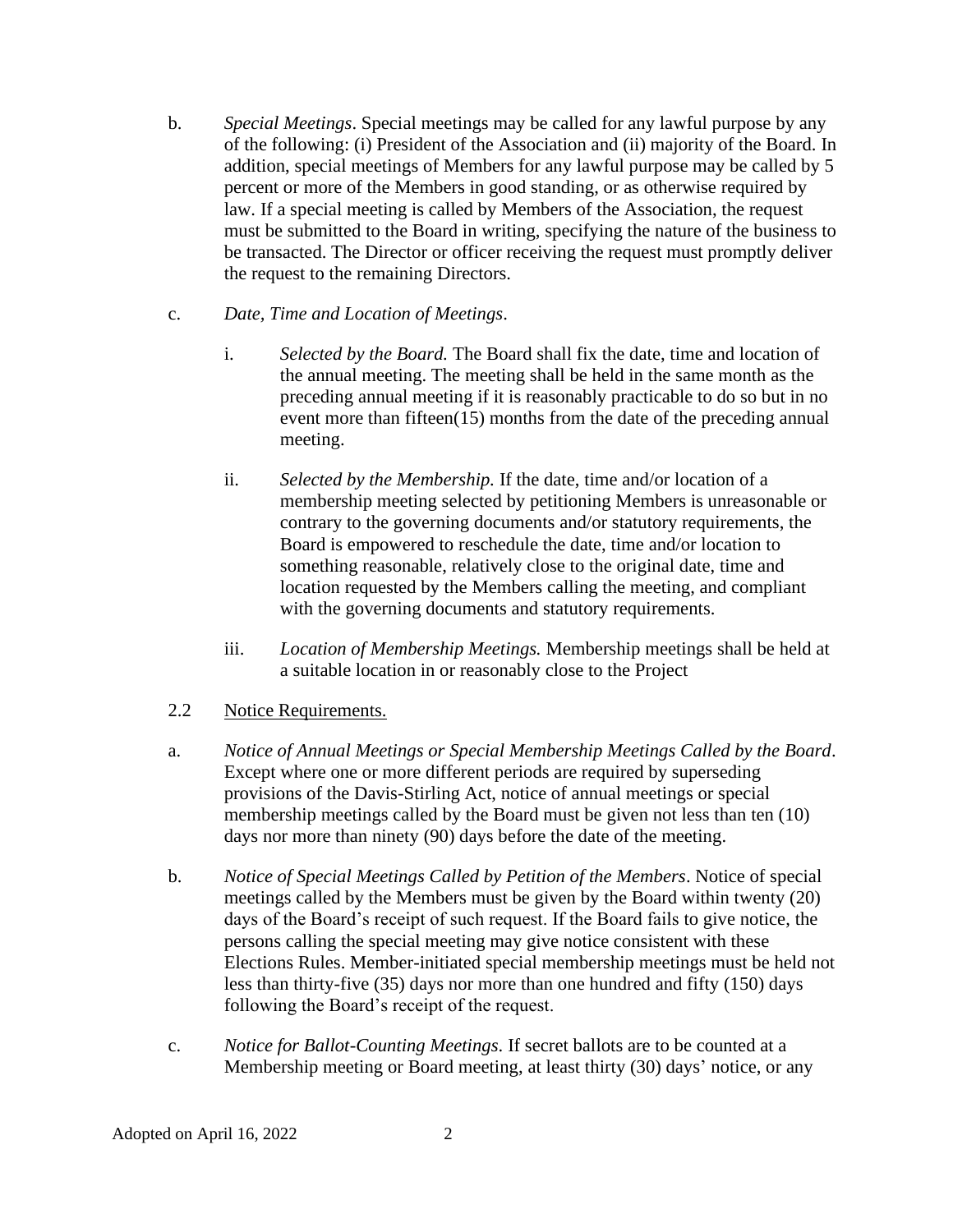longer period of notice required by the Bylaws or the Davis-Stirling Act, must be given to every member before the voting deadline.

- d. *Notice Contents and Other Requirements*.
	- i. *Generally*. The notice must specify at least the place, date, and time of the meeting.
	- ii. *Special Membership Meetings*. In the case of a special membership meeting, the notice must include the general nature of the business to be transacted as specified by those persons calling the meeting. No other business may be transacted except as specified in the notice.
	- iii. *Annual Membership Meetings*. In the case of the regular annual meeting, the notice must include those matters which the Board intends to present for action by the Members. When the authorized quorum for a regular membership meeting is less than one-third of the voting power, then only matters, the general nature of which was given in the notice, may be voted upon. Otherwise, any proper matter may be presented at the meeting.
	- iv. *Membership Meetings Conducted Entirely By Electronic Means*. A membership meeting may be conducted entirely by electronic means, without any physical location being held open for the attendance of any Director or Member, if all notices and other conditions required in Civil Code §5450 are met. If the conditions of Civil Code §5450 cannot be met or do not apply, membership meetings may still be conducted by electronic means if the notice requirements of Corporations Code §7511 and the meeting requirements of Corporations Code §7510(a) and (f) are met.
- e. *Delivery Requirements*. Notice of any membership meeting must be delivered as follows:
	- i. *Method of Delivery.* Either personally, by electronic transmission (when consented to by the Member and not revoked), by first-class mail, charges prepaid. Notwithstanding the foregoing, the notice of a members' meeting may be sent by electronic communication or other means of remote communication if the board determines it is necessary or appropriate because of an emergency, as defined in paragraph (5) of subdivision (m) of Corporate Code §7140.
	- ii. *Location of Delivery.* To the Member: (a) at the Member's preferred delivery method, and, if specified, the Member's alternate or secondary delivery method as specified in a written notice provided by the Member to the Association pursuant to Civil Code §4041(a); or (b) if the Member fails to provide such notice, the last mailing address provided in writing by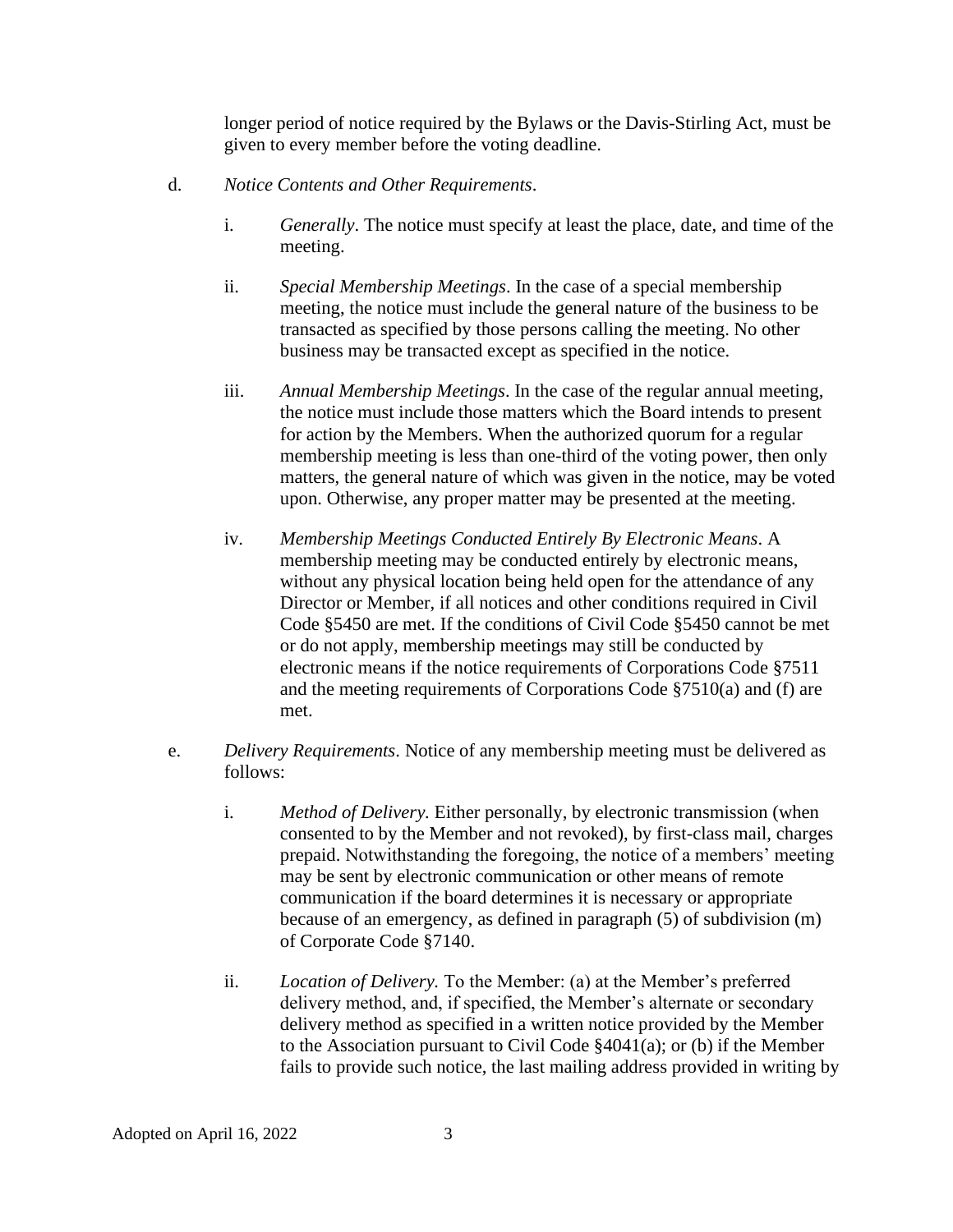the Member; or (c) if none of the above, the property address of the Member's Separate Interest.

iii. *Delivery Deemed Given.* Notice of a membership meeting is deemed given when delivered personally, deposited in the mail, or upon completion of electronic transmission to those Members who have consented to same.

2.3 Chair and Secretary of Meeting. The President of the Board or, in the President's absence, the Vice President or any other person designated by the Board must call the membership meeting to order and must chair the meeting. The Secretary of the Board must act as Secretary. In the absence of the Secretary, the presiding Officer must appoint someone to serve as acting Secretary for the meeting.

2.4 Recording of Meetings. Audio and video recording of membership meetings are prohibited by anyone other than a person authorized by the Board to record the meetings for the sole purpose of preparing official Association minutes.

# **ARTICLE 3: VOTING RIGHTS**

3.1 Number of Votes. For each matter submitted to the Membership for a vote, Members are entitled to one (1) vote for each Separate Interest (regardless of the number of Members having an interest in the Separate Interest). The Association may not suspend the voting rights of Members.

3.2 Co-Owners. Where there is more than one owner of a Separate Interest subject to the Association's CC&Rs, all such co-Owners are Members and may attend any meeting of the Association, but only one co-Owner is entitled to exercise a vote to which the Separate Interest is entitled. Fractional votes are not permitted. In the event more than one ballot is cast for a particular Separate Interest on the same matter, only the first ballot received will be opened and counted.

3.3 Proof of Membership. No person or entity may exercise the rights of membership without an ownership interest in a Separate Interest subject to the Association's CC&Rs. If the Board requests proof of ownership, the required proof is a recorded deed showing the required ownership or, if the property was transferred within the past thirty (30) days and a copy of the newly-recorded deed is not yet available, a completed escrow closing statement is sufficient.

3.4 Presumption of Consent. Unless the Inspector(s) of Election receive a written objection prior to the close of balloting from a co-owner, it is conclusively presumed that a voting owner acted with the consent of his or her co-owners.

3.5 Voting for Properly Nominated Candidates. Members must vote only for those candidate(s) who have been properly nominated prior to the close of nominations.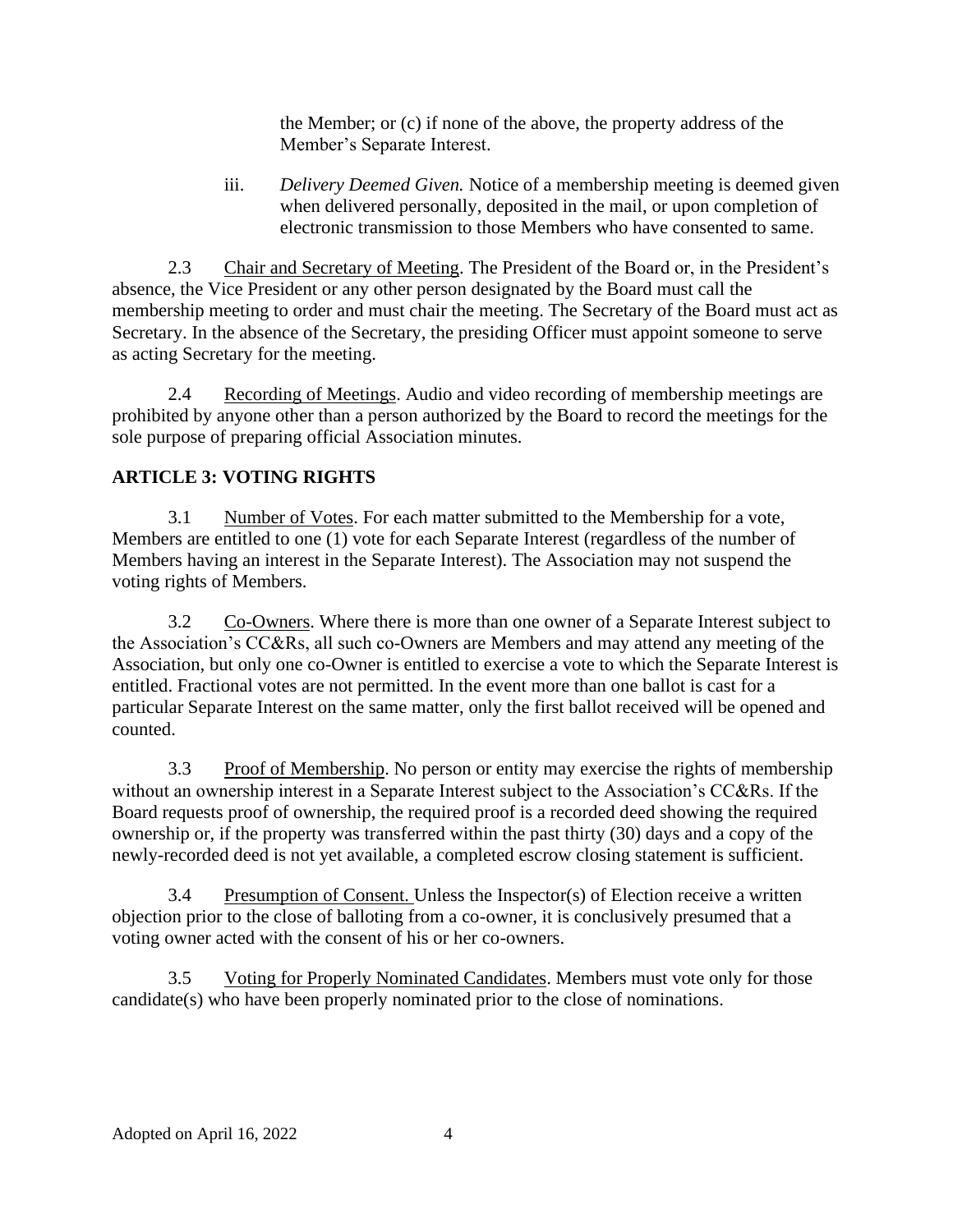3.6 Electing Board Seats with Different Terms. In any election where different Board seats to be filled have different terms, the elected candidate(s), in the order of the most votes received, will fill the longest terms available first.

3.7 Record Date. For Membership elections where written ballots are used, the record date for voting in the election will be the first date any ballots are distributed to the Membership. However, if a ballot-counting meeting (whether a Membership meeting or a Board meeting) for a Membership election is adjourned, the Board may establish a new record date and if so, must give notice of the adjourned meeting to each member who, on the record date for notice of the meeting, is entitled to vote at the meeting. Only Persons who are/were Members on the original or new record date are entitled to vote for their respective Separate Interest(s). Nothing in this subsection permits the casting of more than one ballot for each Separate Interest. Persons acquiring title on other than a record date may attend the ballot-counting election meeting but are not entitled to vote. For any Membership election where a written ballot is not used, the Board is permitted to set a record date for an election no more than sixty (60) days before the date of the election meeting.

- 3.8 Proxies.
- a. *Generally*. The Association may use and accept proxies as permitted by law and the Association's governing documents, provided that the Association is not required to prepare or distribute proxies. Proxies are not permitted to be construed or used in lieu of a ballot for any purpose.
- b. *Proxy Form*. Any instruction given in a proxy issued for an election that directs the manner by which the proxyholder is to cast the vote must be set forth on a separate page of the proxy that can be detached and given to the proxyholder to retain. Proxies must meet all requirements of Chapter 6 of Article 4 of the Davis-Stirling Act, other laws, and the Association's governing documents.
- c. *Vote by Proxyholder*. The proxyholder must cast the Member's vote by secret ballot unless the proxy is revoked by the Member prior to the receipt of the ballot by any Inspector of Election as described in Corp. Code §7613.
- d. *Who May Be Proxyholder*? As provided for in Civil Code §5130(a)(1), proxyholders must be Members.
- 3.9 No Cumulative Voting. Cumulative voting is not permitted.

3.10 Quorum. Unless otherwise provided by law or the Bylaws, the quorum requirement for membership meetings is thirty percent (30 percent) of the voting power of the Association, except there is no quorum required for the election of directors. A Quorum may be represented by any combination of Members physically present, virtually present by electronic video screen communication, conference telephone, or other means of remote communication, as permitted by Corp. Code §7511(a), present by proxy as such term is defined by Civil Code §5130, and/or present by casting a ballot as provide for in Civil Code §5115(d). Under the Davis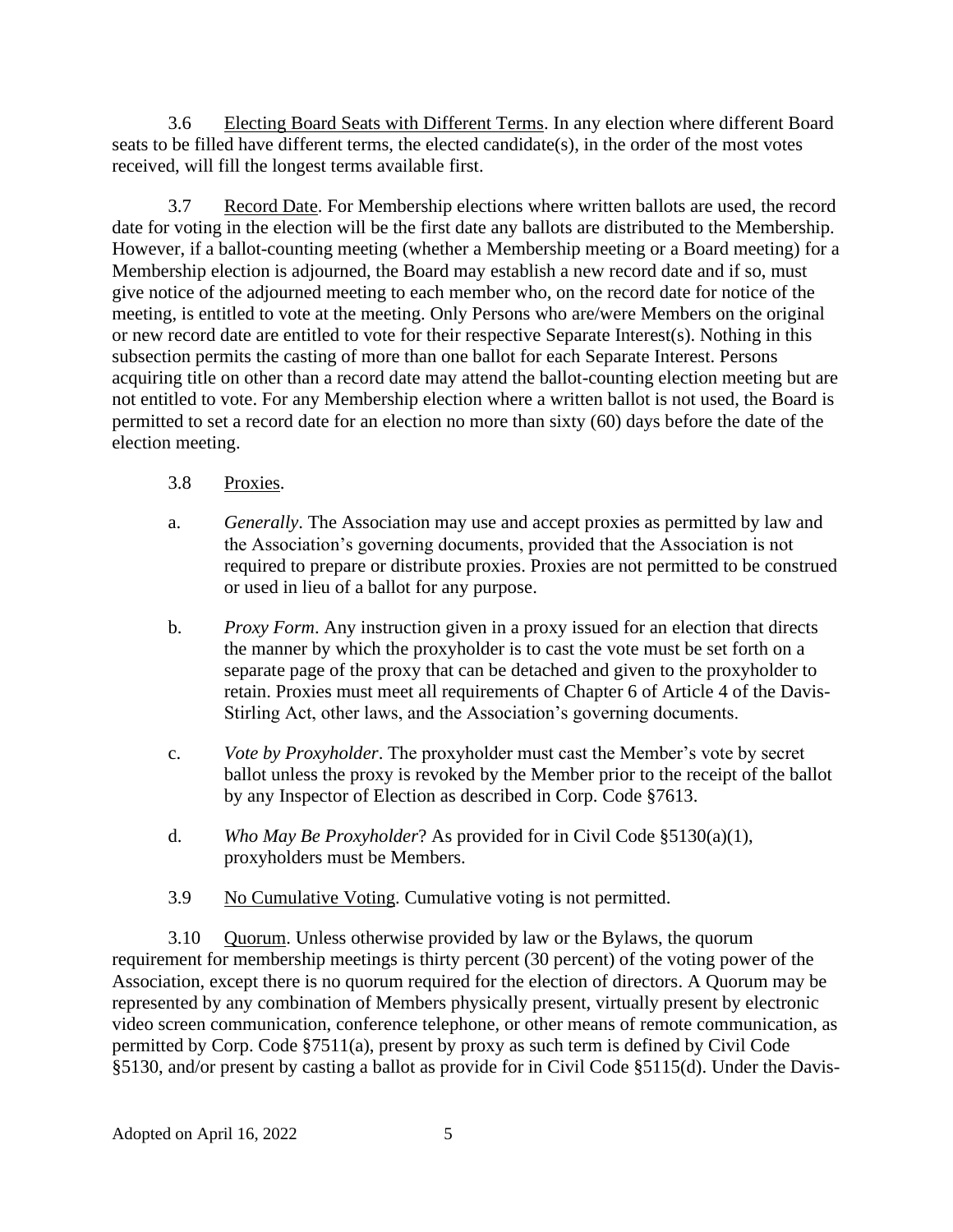Stirling Act, the quorum for an election to approve an assessment increase is more than fifty percent (50%) of the members.

3.11 Lack of Quorum and Adjournment. In the absence of a quorum at the beginning of a membership meeting, no business may be transacted, except to adjourn the meeting to another date and time by the vote of at least a majority of the Members represented at the meeting. However, excepting only the circumstances described in the first sentence of this paragraph, a ballot-counting meeting for a Membership election, whether conducted at a Membership meeting or a Board meeting, may be adjourned to another date and time selected by vote of the Board of Directors. The date of any adjourned ballot-counting or other meeting must be announced by the Board at the Membership or Board meeting, and written notice of the date, time, and place the adjourned meeting must be given to the Members. The Members must be given notice within four (4) days if the ballot counting occurred at a Board meeting or ten (10) days if it occurred at a membership meeting. Any adjournment must be to a date not less than five (5) days nor more than thirty (30) days from the date the original meeting was called.

3.12 Loss of Quorum. The Members present at a duly called membership meeting at which a Quorum is initially present may continue to transact business until adjournment, notwithstanding the loss of a Quorum, so long as the business must be approved by enough Members to constitute at least a majority of a Quorum had a Quorum been present.

- 3.13 Approval Requirements.
- a. *Generally*. The approval requirement for all matters decided by the Membership is the affirmative vote of a majority of the votes represented and voting in a duly held election in which a Quorum is represented, which affirmative votes also constitute a majority of the required Quorum, unless otherwise specified in these Bylaws or the CC&Rs.
- b. *By Ballot*. Approval by written ballot (secret or non-secret) is valid only when: (i) the number of votes cast by ballot by the specified deadline equals or exceeds the Quorum (if any) required to be present at a meeting authorizing the action; and (ii) the number of votes cast equals or exceeds the number of votes that would be required to approve the action at a meeting.

#### **ARTICLE 4: NOMINATIONS**

4.1 Nomination Procedures and Notice. Prior to the election of Directors, the Board must, by written notice to all Members, solicit nominees. The solicitation must specify the qualifications for candidates for the Board the procedure and deadline for submitting a nomination. The deadline must be at least thirty (30) days after giving notice. Delivery of the solicitation must be by general notice or, if individual notice is requested by a Member before the solicitation is given, by individual notice, pursuant to Civil Code §4040. Nominees must be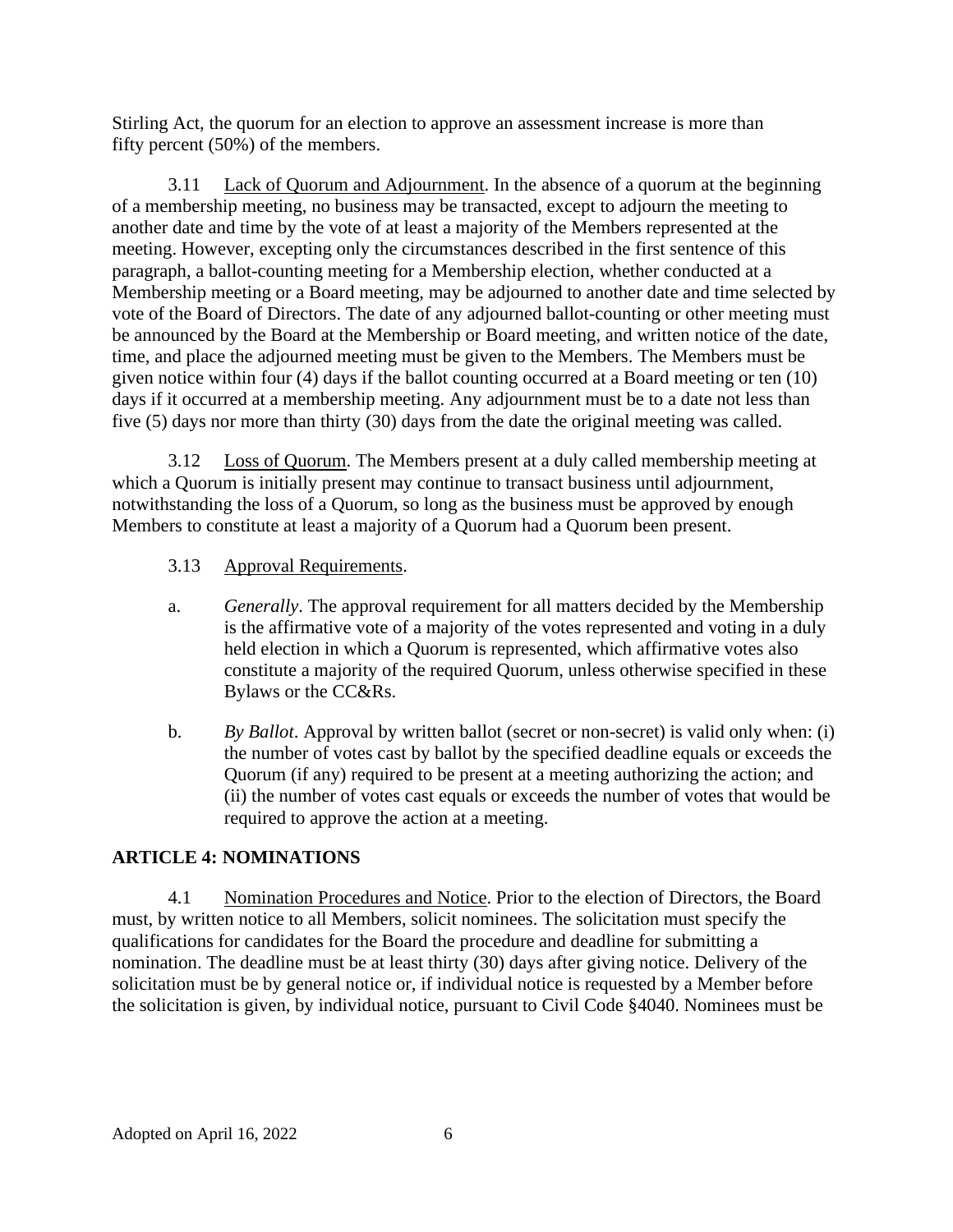listed as candidates on the ballot provided (i) they meet candidate and Director qualifications and (ii) their nomination is made prior to the date and time set for the close of nominations.

4.2 Self-Nomination. Any qualified person may nominate himself or herself for election to the Board of Directors by submitting to the Association a written statement signed and dated by the person nominating himself or herself. The Association must set a cut-off date for the receipt of self-nomination statements, which date must be publicized in advance to the Members.

4.3 Floor Nominations and Write-In Candidates. Once nominations have been closed, no write-in candidates are allowed on ballots and no floor nominations of candidates can be made at the ballot-counting meeting.

4.4 Election by Acclamation (Uncontested Elections). When, as of the deadline for submitting nominations provided for in Civil Code  $\S$ 5115(a), the number of qualified candidates is not more than the number of vacancies to be elected, as determined by the inspector or inspectors of the elections, the Association may, but is not required to, consider the qualified candidates elected by acclamation if all the conditions set forth in Civil Code §5103 are met.

# **ARTICLE 5: DIRECTOR ELECTIONS**

5.1 Number and Term of Directors. The Board will consist of seven (7) Directors. The term of each Director is two (2) years or until a qualified successor is elected to fill his/her seat. Four (4) Directors will be elected in odd-numbered years and three (3) Directors will be elected in even-numbered years.

5.2 Term Limits. The Association may disqualify (1) a nominee from running for or being elected to a position on the Board or (2) a Director from serving on the Board (whether by election or appointment) if such person has served on the Board for a substantial portion of four (4) consecutive terms.

- a. *Eligibility for Nomination*. A person who is ineligible for nomination due to having served on the Board for a substantial portion of four (4) consecutive terms will again be eligible for nomination to serve on the Board under this Section 5.2 once such person has not served on the Board for a minimum period of nine (9) consecutive months between their last date of service on the Board and the next deadline for submitting nominations as provided for in Civil Code §5115(a).
- b. *Eligibility for Appointment*. A person who is ineligible for service on the Board due to having served on the Board for a substantial portion of four (4) consecutive terms will again be eligible for appointment to fill a vacancy on the Board under this Section 5.2 once such person has not served on the Board for a minimum period of eleven (11) consecutive months since their last date of service on the Board.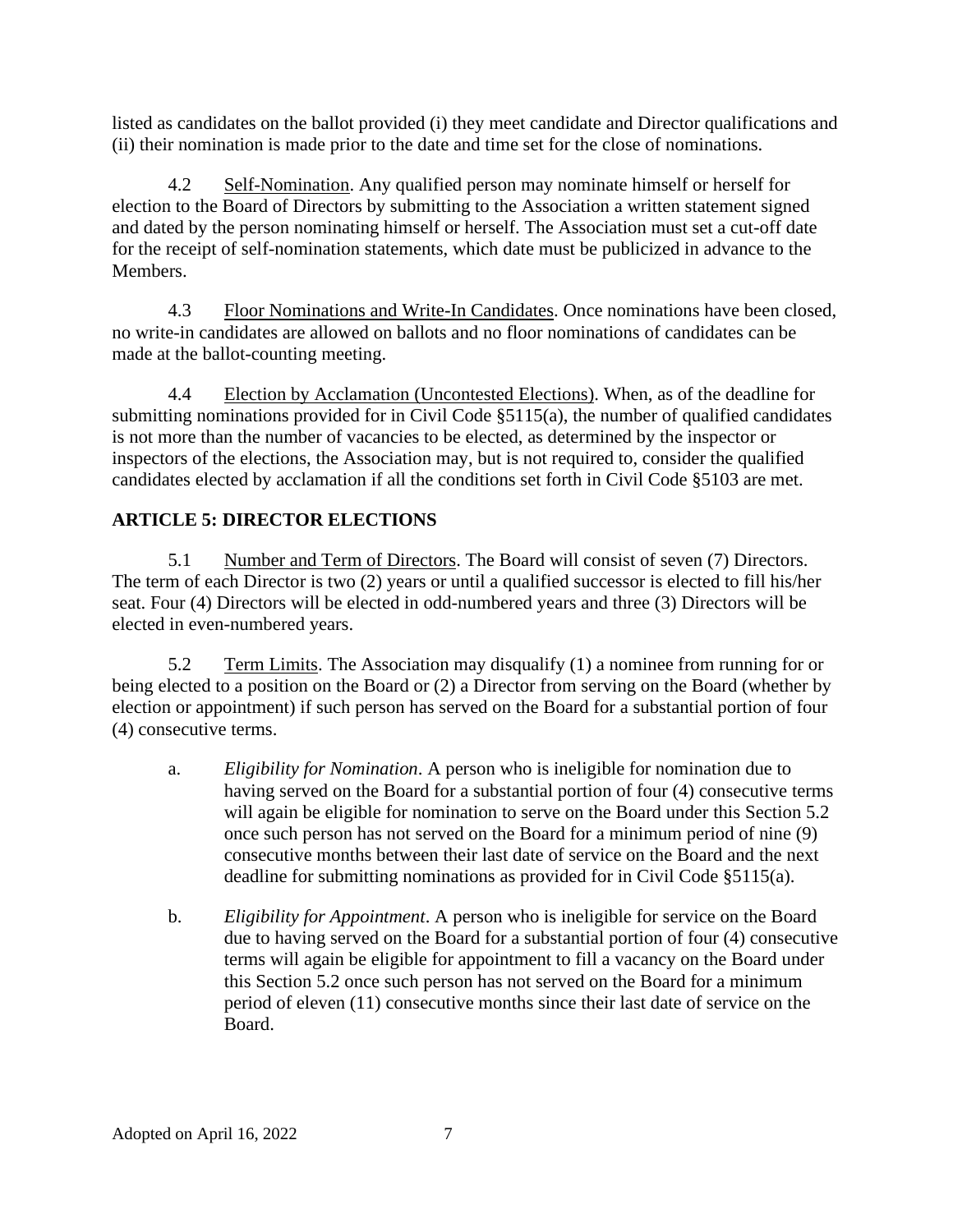c. *Exception*. In any election where the number of candidates, including any persons subject to disqualification under this Section 5.2, is less than or equal to the number of seats to be filled, the Association's right to disqualify a candidate is suspended for that election only.

5.3 Candidate and Director Qualifications. Members must meet the qualifications in the subsections hereafter to be eligible for nomination as a candidate for, or to serve as a Director on, the Board.

- a. *Candidates Must Be Members*. The Association must disqualify the nomination of a candidate who is not a Member of the Association at the time of nomination. Proof of membership must be a recorded deed. Persons holding a fee simple interest in a Separate Interest merely as security for the performance of an obligation are not eligible to either be a candidate for or to serve on the Board.
- b. *Prior Ownership for One Year*. To be eligible for nomination and/or to serve on the Board, a candidate for the Board or serving Director must be the record Owner of a Separate Interest for a period of at least one year.
- c. *Member in Good Standing*. To be eligible for nomination and/or to serve on the Board, the person or impersonal entity must not be delinquent by sixty (60) days or more in the payment of any regular or special Assessment, except:
	- i. A person may not be disqualified from nomination for nonpayment of fines, fines characterized as assessments, collection charges, late charges or costs levied by a third party.
	- ii. A person may not be disqualified from nomination because the person has paid the regular or special assessment under protest.
	- iii. A person may not be disqualified from nomination due to delinquent assessments if the person has entered into a payment plan with the Association pursuant to Civil Code §5665 and is fulfilling the terms of the payment plan.
- d. *Co-Owners Eligible for only One Position*. To be eligible for nomination and/or to serve on the Board, the person or impersonal entity must not have a record fee simple ownership interest in a Separate Interest which is part of the Development with another person or impersonal entity concurrently serving as a Director. Where two or more co-owners concurrently seek election to the Board, only the first nomination will be effective.
- e. *Criminal Conviction*. The Association may disqualify a candidate or director that discloses, or if the Association is aware or becomes aware of, a past criminal conviction that would, if the person was elected, either prevent the Association from purchasing the insurance required by Civil Code §5806, or terminate the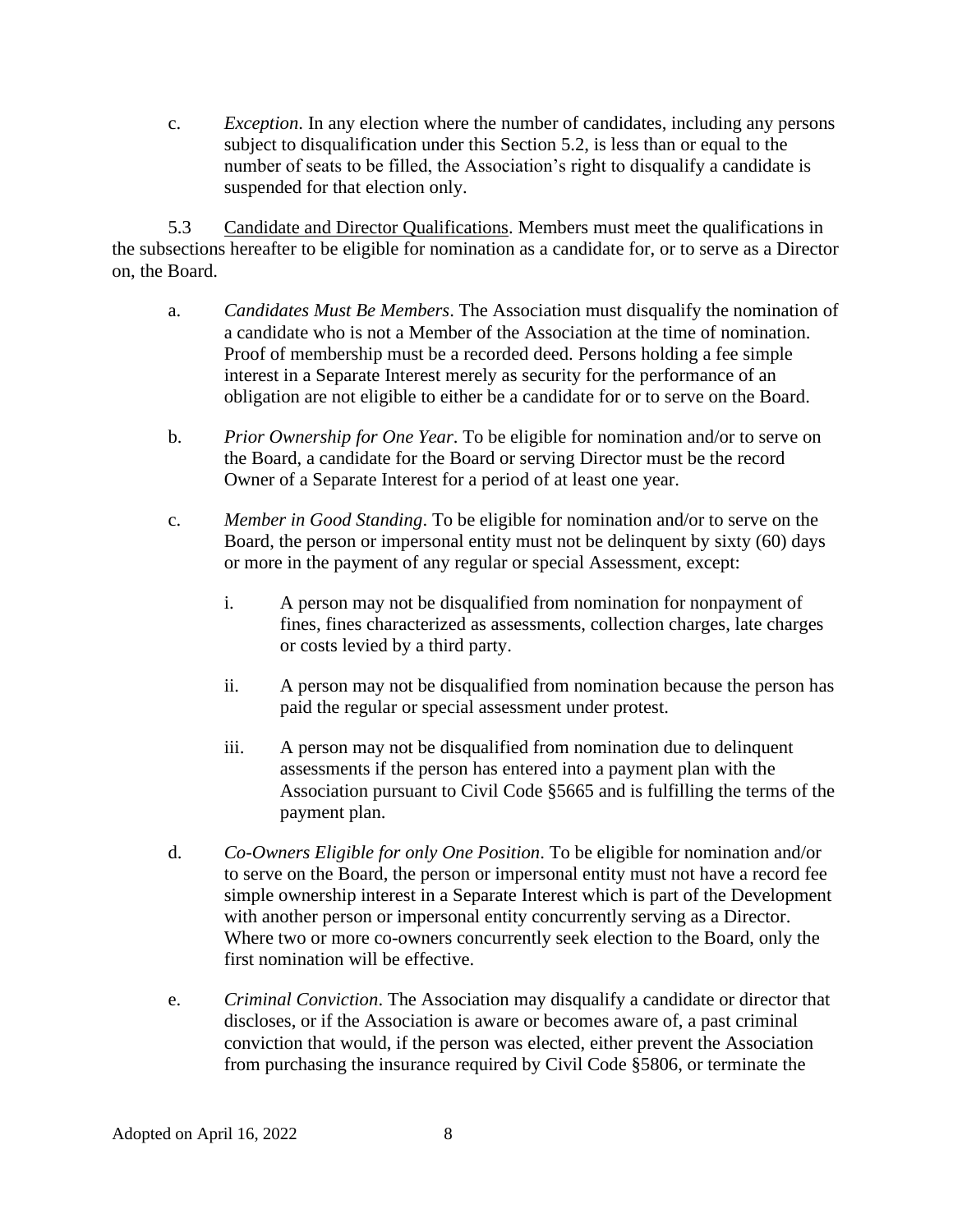Association's existing insurance coverage required by Civil Code §5806 as to that person. Each nominee, at the time of nomination, shall disclose the existence of any past criminal conviction, with sufficient details to allow the Board to determine whether the criminal conviction will prevent the Association from purchasing the required insurance coverage or result in the termination of such insurance coverage.

f. *Internal Dispute Resolution*. Before any candidate for nomination or serving Director may be disqualified, the person or impersonal entity must be provided the opportunity to engage in internal dispute resolution as provided in the Davis-Stirling Act.

5.4 Impersonal Entities. If title to a Separate Interest is held by a legal entity that is not a natural person, the governing authority of that legal entity shall have the power to appoint a natural person to be a Member for the purpose of candidacy or serving on the Board. The designation by the impersonal legal entity must be in writing with documentation confirming both the designation and its authority to do so.

5.5 Trusts. If title is held in the name of one or more trustees, subject to a trust, a sole trustee or one of several trustees is permitted to be a candidate for a position on the Board or to serve on the Board subject to all qualifications and/or requirements of the Association's governing documents and/or the law. The designation of one of several trustees must be in writing with documentation confirming both the designation and the authority of the designator to do so.

5.6 One Directorship Only. No Member who is a natural person is permitted to be a candidate for and/or to hold multiple positions on the Board, regardless of the number of Separate Interests owned by such Member. No natural person designated by a Member who is not a natural person to be a candidate for and/or to serve on the Board is permitted to hold multiple candidacies for or positions on the Board, regardless of the number of Separate Interests owned by such Member. No Member who is not a natural person can designate more than one person to be a candidate and/or to serve on the Board, regardless of the number of Separate Interests owned by such Member. Any Director, whose term extends beyond a current election and who wishes to become a candidate for that election, must first resign his/her seat on the Board. This rule does not apply to a candidate whose term is expiring and who wishes to run for re-election.

# **ARTICLE 6: INSPECTOR(S) OF ELECTION**

- 6.1 Selection.
- a. *Process*. Prior to the date ballots are first sent out, the Board of Directors must, at an open meeting of the Board, select either one (1) or three (3) person(s) as Inspector(s) of Election.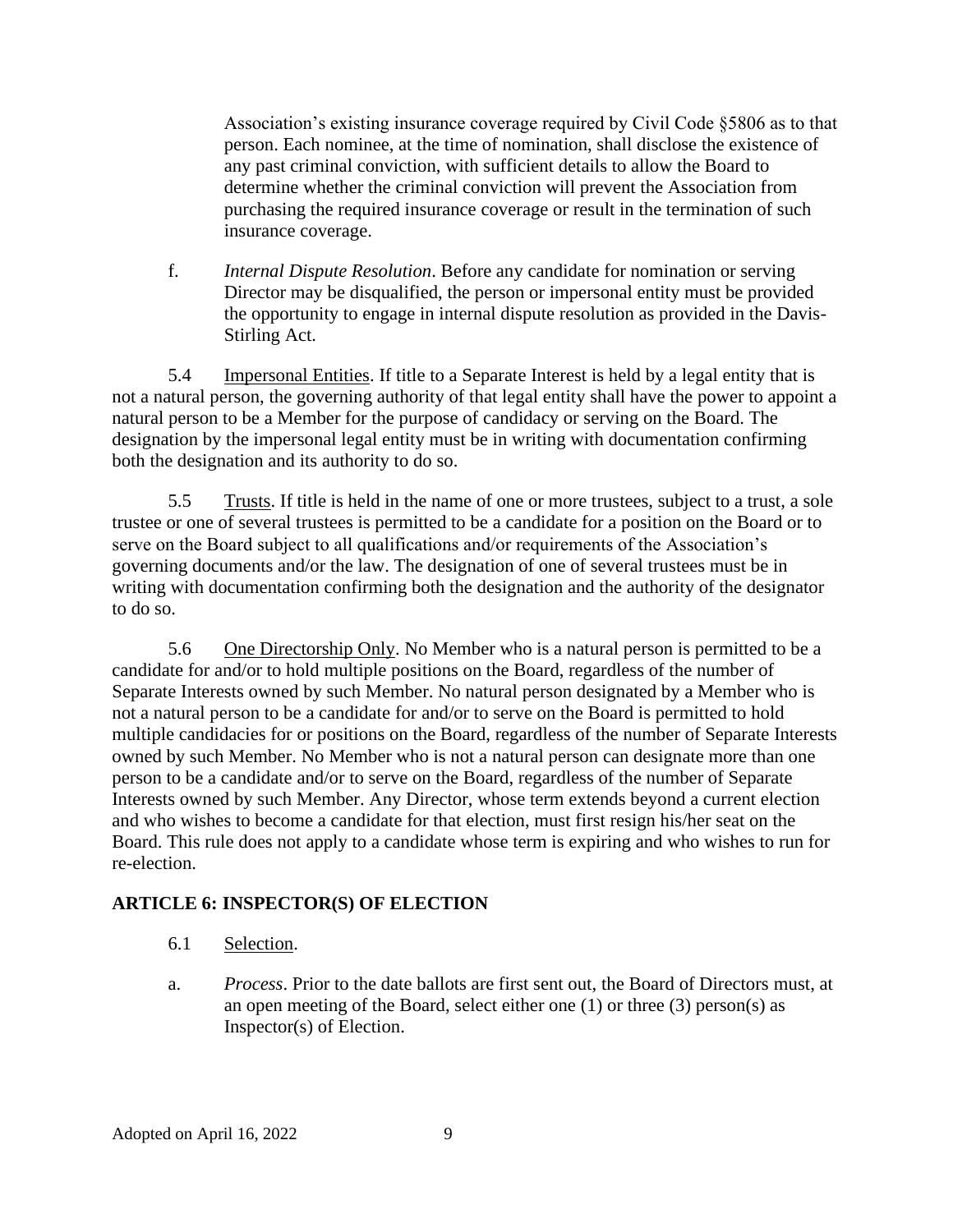- b. *Eligible Inspector(s)*. The Board may select as Inspector(s) of Election, any person or entity or subdivision of a business entity not currently employed or under contract to the Association. Eligible Inspectors include, but are not limited to:
	- i. Poll Workers. A volunteer poll worker with the County Registrar of Voters;
	- ii. Accountants. A licensee of the California Board of Accountancy, not under contract to the Association;
	- iii. Notary Public. A notary public commissioned by the California Secretary of State;
	- iv. Association Members. Members of the Association, but not: (i) members of the Board, (ii) candidates for the Board, (iii) persons related to a member of the Board, or (iv) persons related to a candidate for the Board;
	- v. Professional Inspectors. Third party persons or entities who provide professional election services who contract with the Association solely to serve as an Inspector of Election.
- 6.2 Duties. Duties of Inspector(s) of Election include the following:
- a. *Membership*. Determine the number of memberships entitled to vote and the voting power of each.
- b. *Validity of Proxies*. Determine the authenticity, validity and effect of proxies, if any.
- c. *Closing and Reopening of Polls*. Determine when the polls close, including any desired extensions of the voting period, and determine whether to reopen the polls to allow Members to cast ballots if the polls were previously closed, all consistent with the Association's other governing documents.
- d. *Receive Ballots*. Receive all ballots. Once received by an Inspector of Election, ballots are irrevocable.
- e. *Custody*. Sealed ballots, signed voter envelopes, voter list, proxies, and candidate registration list shall at all times be in the custody of the Inspector(s) of Election or at a location designated by the Inspector(s) until after the tabulation of the vote, and until the time allowed by Civil Code §5145 for challenging the election has expired, at which time custody shall be transferred to the Association. No person, including a Member of the Association or an employee of the management company, is permitted to open or otherwise review any ballot prior to the time and place at which the ballots are counted and tabulated. The Inspector(s) of Election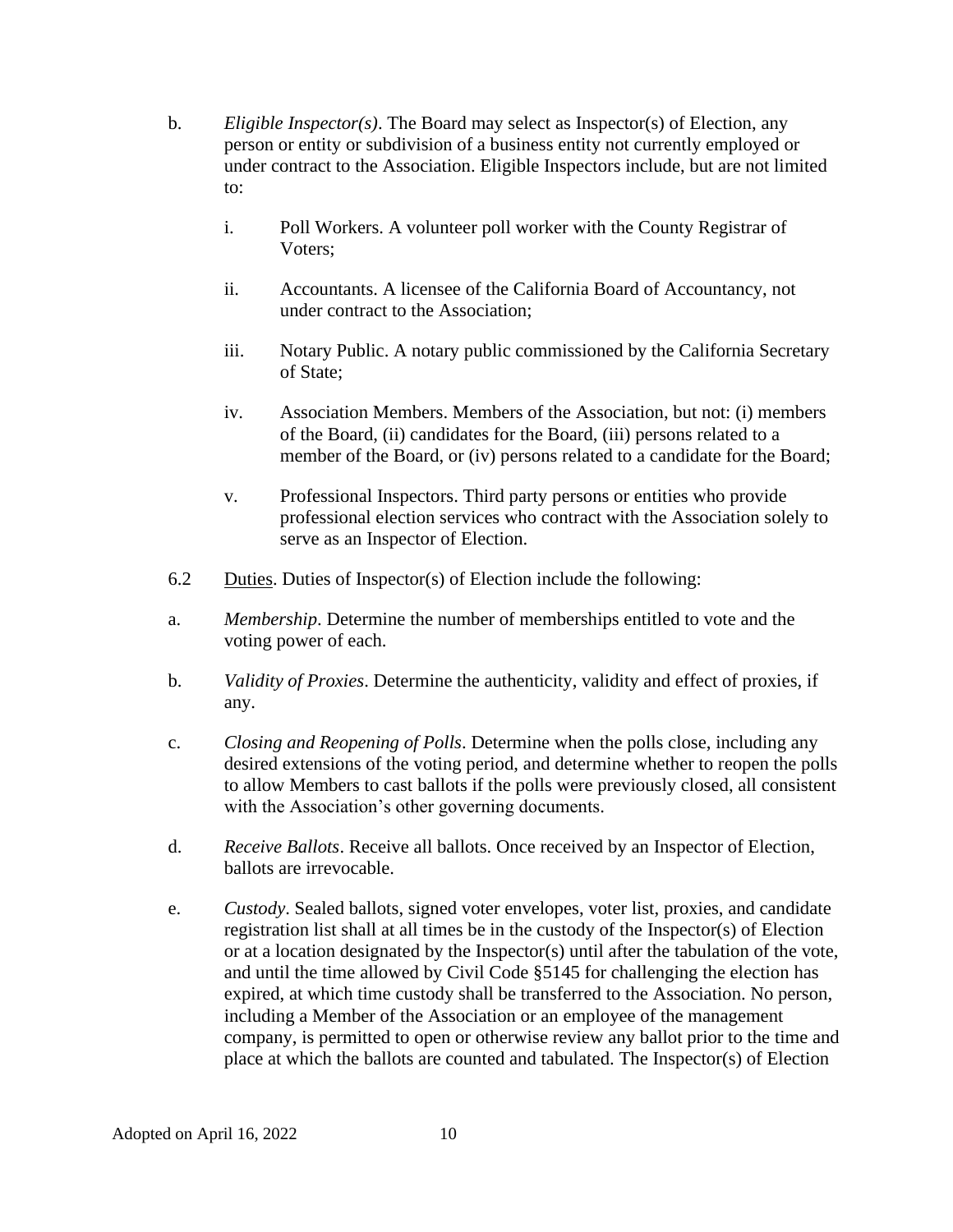or the Inspector(s) appointee(s) may verify the Member's information and signature on the outer envelope prior to the meeting at which ballots are tabulated and, on request of the Board of the Directors, will share such information with the Board to allow it to solicit votes when necessary or desirable.

- f. *Challenges*. Hear and determine all challenges and questions in any way arising out of or in connection with the right to vote. If there is a recount or other challenge to the election process, the Inspector(s) of Election must make the ballots available for inspection and review by an Association Member or the Member's authorized representative, upon written request. An Association Member may authorize a representative to review the ballots on his or her behalf. Any recount must be conducted in a manner that preserves the confidentiality of the vote.
- g. *Counting Ballots*. Count and tabulate all votes. All votes must be counted and tabulated by the Inspector(s) of Election or the Inspector(s) appointee(s) in public at a properly noticed open meeting of the Board of Directors or Members or, if the ballot counting and tabulation is conducted by video conference, as permitted by Civil Code §5450, the camera must be placed in a location to allow Members to witness the Inspector of Election doing so. During in-person ballot counting and tabulating, candidates and Members may witness, but not interfere with, the counting and tabulation of the ballot and must remain at least two (2) feet away from the Inspector(s) and his/her/their appointee(s) at all times.
- h. *Appoint Assistants*. Appoint and oversee additional independent third parties to verify signatures, and to count and tabulate votes as the Inspectors of Election deem appropriate provided that such persons are independent third parties.
- i. *Results*. Determine the tabulated results of the election.
- j. *Impartiality*. Perform all duties impartially, in good faith, to the best of the ability of the Inspector(s) of Election, as expeditiously as is practical, and in a manner that protects the interests of all Members of the Association. Any report made by the Inspector(s) of Election is *prima facie* evidence of the facts stated in the report.
- k. *Miscellaneous*. Perform any acts as may be proper to conduct the election with fairness to all Members in accordance with the Civil Code, the Corporations Code, the Association's governing documents, and all applicable rules of the Association regarding the conduct of the election that are not in conflict with the Civil Code.

6.3 Removal. The Board has the power to remove any Inspector(s) who cease(s) to meet the required qualifications, are unable or unwilling to perform their duties, or for any other good reason, and to appoint one or more replacement Inspectors.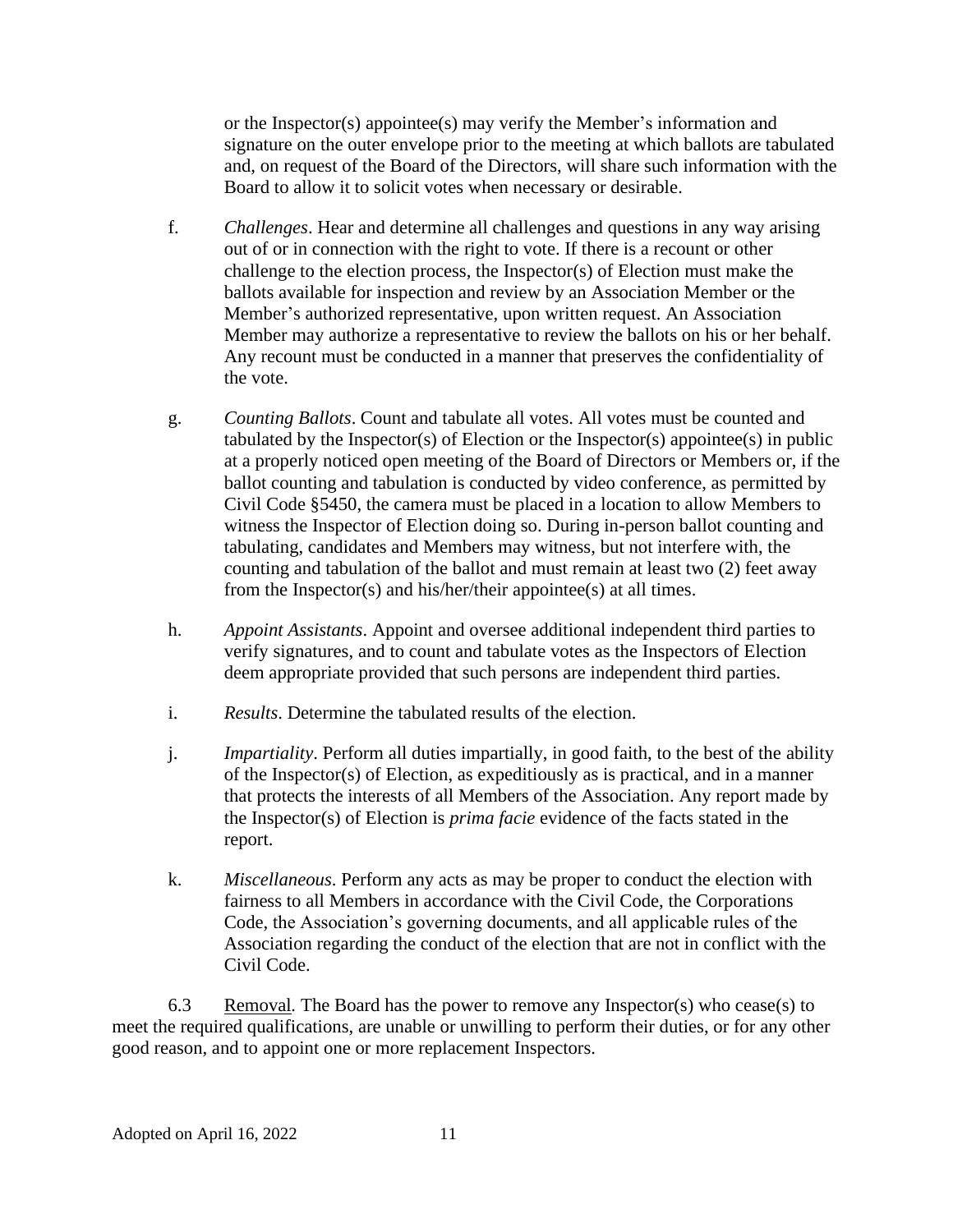# **ARTICLE 7: ACTION BY BALLOTS**

7.1 Secret Ballots. The use of secret ballots is only necessary when required by law. When secret ballots are not required by law, elections may be conducted by secret ballot, nonsecret written ballot, or any other method permitted by law. Any action which may be taken at any meeting of Members may be taken without a meeting (except to count ballots, which can be done at either a Membership meeting or a Board meeting) if the Association distributes a secret written ballot to every Member entitled to vote on the matter.

7.2 Power of Attorney. The Association cannot deny a ballot to a person with general power of attorney for a Member. The ballot of a person with a general power of attorney must be counted if timely returned.

7.3 Pre-Ballot Notice. For director and recall elections only, at least thirty (30) days before the ballots are distributed, the Association must provide general notice (or individual notice to a Member who requested it) which includes:

- a. The date, time and physical address to mail or hand deliver ballots to the Inspector(s);
- b. The date, time and location of the ballot counting meeting; and
- c. A list of candidates to appear on the ballots.

7.4 Candidate List and Voter List. The candidate list must include the name and address of individuals nominated as a candidate for election to the board of directors. The voter list must include name, voting power, and either the physical address of the voter's Separate Interest, the parcel number, or both. The mailing address for the ballot shall be listed on the voter list if it differs from the physical address of the voter's Separate Interest or if only the parcel number is used. The Association must retain, as Association election materials, both a candidate registration list and a voter list.

7.5 Verification of Lists. The Association must permit Members to verify the accuracy of their individual information on the candidate registration list, if applicable, and the voter list at least 30 days before the ballots are distributed. The Association or Member must report any errors or omissions to either list to the Inspector(s) of Election who must make the corrections within two business days. Reports of any errors or omissions should be made early enough to allow for corrections to be made before the ballots are distributed.

7.6 Ballot Package. All secret ballots mailed or otherwise delivered to the membership must include a double-envelope system and voting instructions for completing and returning the secret ballots as provided for in the Davis-Stirling Act. Ballots seeking approval to amend or restate governing documents must be delivered to the Members with the text of the proposed amendment.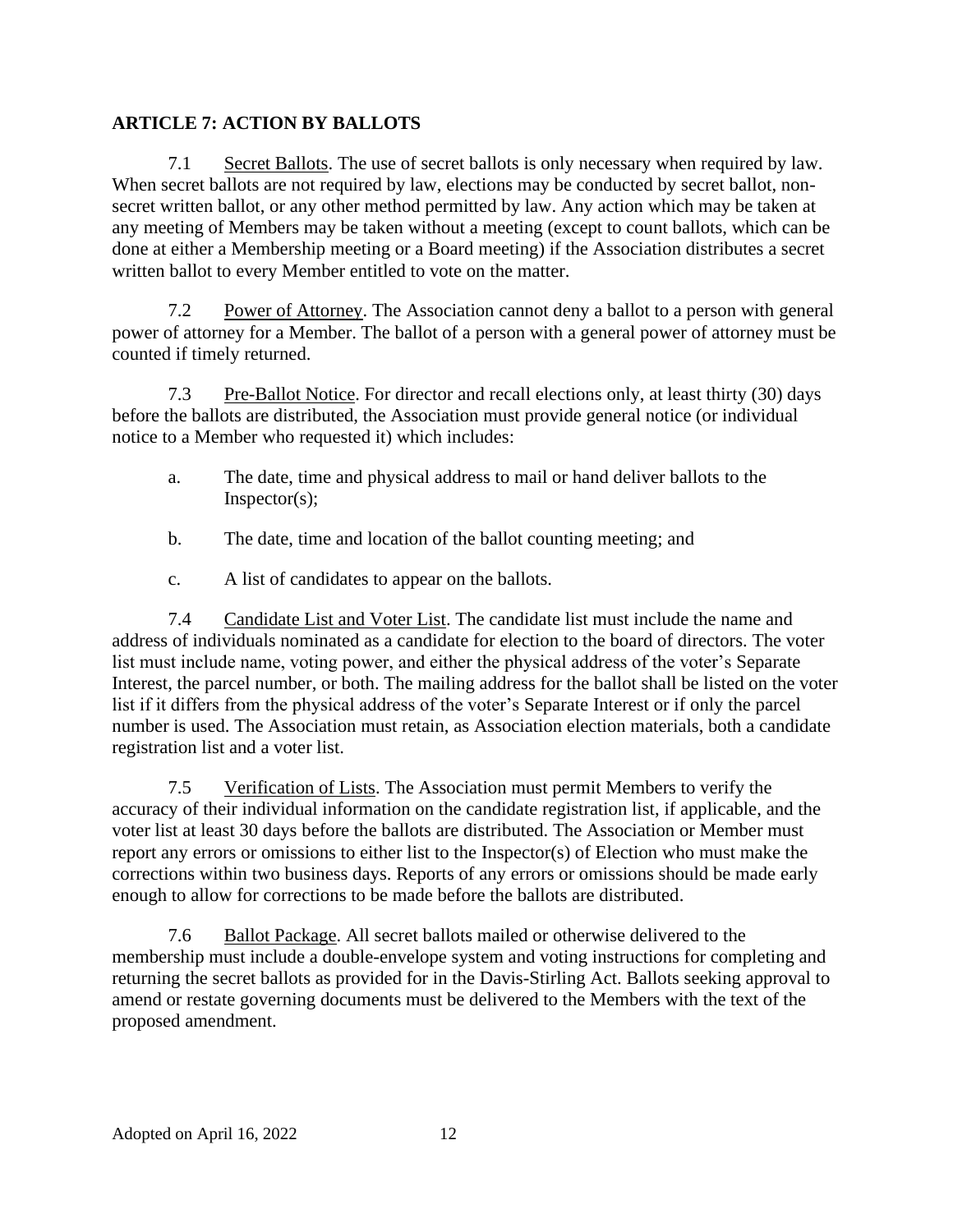- a. *Secret Ballot – Generally*. Secret ballots must be marked to indicate the Member's selections, if any. Blank ballots will still count toward quorum requirements. Secret ballots do not require a signature but are not invalided by Member signatures.
- b. *Secret Ballot – Content*. Ballots must: (i) set forth the proposed action; (ii) provide an opportunity to approve or disapprove each item submitted for a vote; (iii) set forth the number of ballots needed to satisfy the Quorum requirement, if any; (iv) specify the percentage of votes required to pass the proposal; (v) state a deadline by which the ballot must be returned to be counted; and (vi) in the case of a director election, the candidates' names identified in the pre-ballot notice.
- c. *Inner Envelope*. The Association will provide two envelopes. To preserve secrecy, the secret ballot is to be placed within an inner envelope with no identifying information. However, extraneous information written on the inner envelope by a Member will not invalidate the ballot. The inner envelope containing the secret ballot is to be placed into a second outer envelope containing identifying information.
- d. *Outer Envelope*. In the upper left-hand corner of the outer envelope containing a secret ballot, the voting Member must sign his/her name and indicate (print, type, etc.) his/her name and the address entitling the voter to vote. The outer envelope must be addressed to the Inspector(s) of Election.
- e. *Delivery*. The completed outer envelope containing the inner envelope and ballot may be (1) mailed by first-class mail to the address on the outer envelope or handdelivered to the Inspector(s) of Election as specified on the pre-ballot notice or, (2) where there is no pre-ballot notice, as specified in the voting instructions. Delivery must be made to every Member entitled to vote at least thirty (30) days before the initial voting deadline. Any Member may request a receipt for delivery.

7.7 Extended Voting Deadline. The Inspector may reopen the polls and extend the voting deadline to allow additional balloting to achieve a quorum or to permit additional participation by the Members in an election when desirable or appropriate. If the voting deadline is extended, the Board is empowered to adjourn the ballot-counting meeting to a date at or beyond the extended voting deadline and Members who have not previously voted may do so up to the extended voting deadline.

7.8 Election Rules. At least thirty (30) days before the voting deadline, the Inspector(s) of Election must deliver, or cause to be delivered, the election operating rules to all Members. Such rules may be delivered (1) by individual delivery (Civil Code §4040) or (2) by posting the rules on an internet website and including the website address (URL) on the ballot with the phrase, in at least 12-point font: "The rules governing this election may be found here:"

7.9 Counting Ballots. Inspectors of election must oversee the opening and tabulating of all ballots before the membership at a properly noticed open meeting of the Board or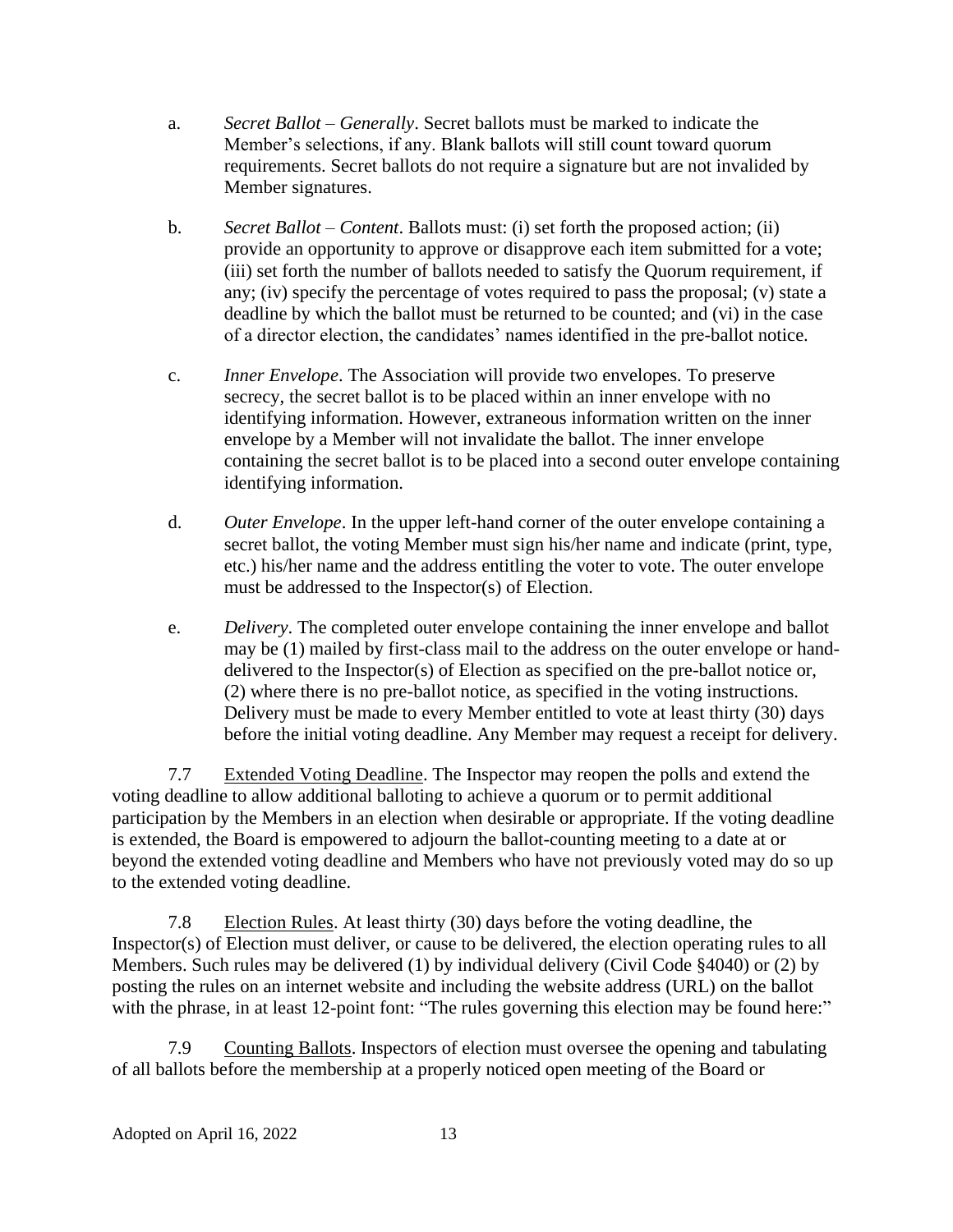membership as provided for in the Election Rules. No person is permitted to open or otherwise review any ballot prior to the time and place at which the ballots are opened and counted.

# **ARTICLE 8: POST-ELECTION RESULTS**

8.1 Breaking a Tie. In the event of a tie leaving the outcome of the election unresolved, the following will apply:

- a. The Inspector(s) of Election, and any designees, will immediately conduct a recount of the ballots. If there is a charge, the Association will bear the expense. Members may observe the recount under the same conditions as the original ballot counting.
- b. Following the immediate recount, if the tie remains, all other newly elected Directors will immediately begin serving their terms. An incumbent Director whose seat was tied will continue in office until a runoff election determines the winner for his/her seat. Only candidates who tied for the seat will be in the runoff.
- c. In lieu of a runoff and if the tied candidates agree, the winner may be decided by a coin toss or the drawing of names by the Inspector(s) of Election.

8.2 Results of an Election. The tabulated results of the election must be announced immediately after all the ballots have been counted. The tabulated results of the election must be promptly reported to the Board of Directors and must be recorded in the minutes of the next Board meeting. Within fifteen (15) days of the election, the Board must publicize the tabulated results of the election in a communication directed to all Members.

8.3 Handling and Storage of Election Materials after the Election. The sealed ballots, signed voter envelopes, voter list, proxies, and candidate registration list shall at all times be in the custody of the Inspector(s) of Election or at a location designated by the Inspector(s) until after the tabulation of the vote, and until the time allowed by Civil Code §5145 for challenging the election has expired, at which time custody must be transferred to the Association. The Association must maintain Association election materials for one year after the election.

8.4 Election Recount or Other Challenge. If there is a recount or other challenge to the election process, the Inspector(s) of Election shall, upon written request, make the ballots available for inspection and review by an Association Member or the Member's authorized representative. Any recount shall be conducted in a manner that preserves the confidentiality of the vote. Election recounts, other than the automatic recount following a tie leaving the outcome of an election unresolved, will be conducted as follows:

a. Any Member of the Association may demand a recount of the ballots provided (i) demand is made in writing to the Inspector(s) of Election within five  $(5)$  days after the election results have been announced, and (ii) the Member pays in advance for the estimated cost of the recount, which estimate will be provided by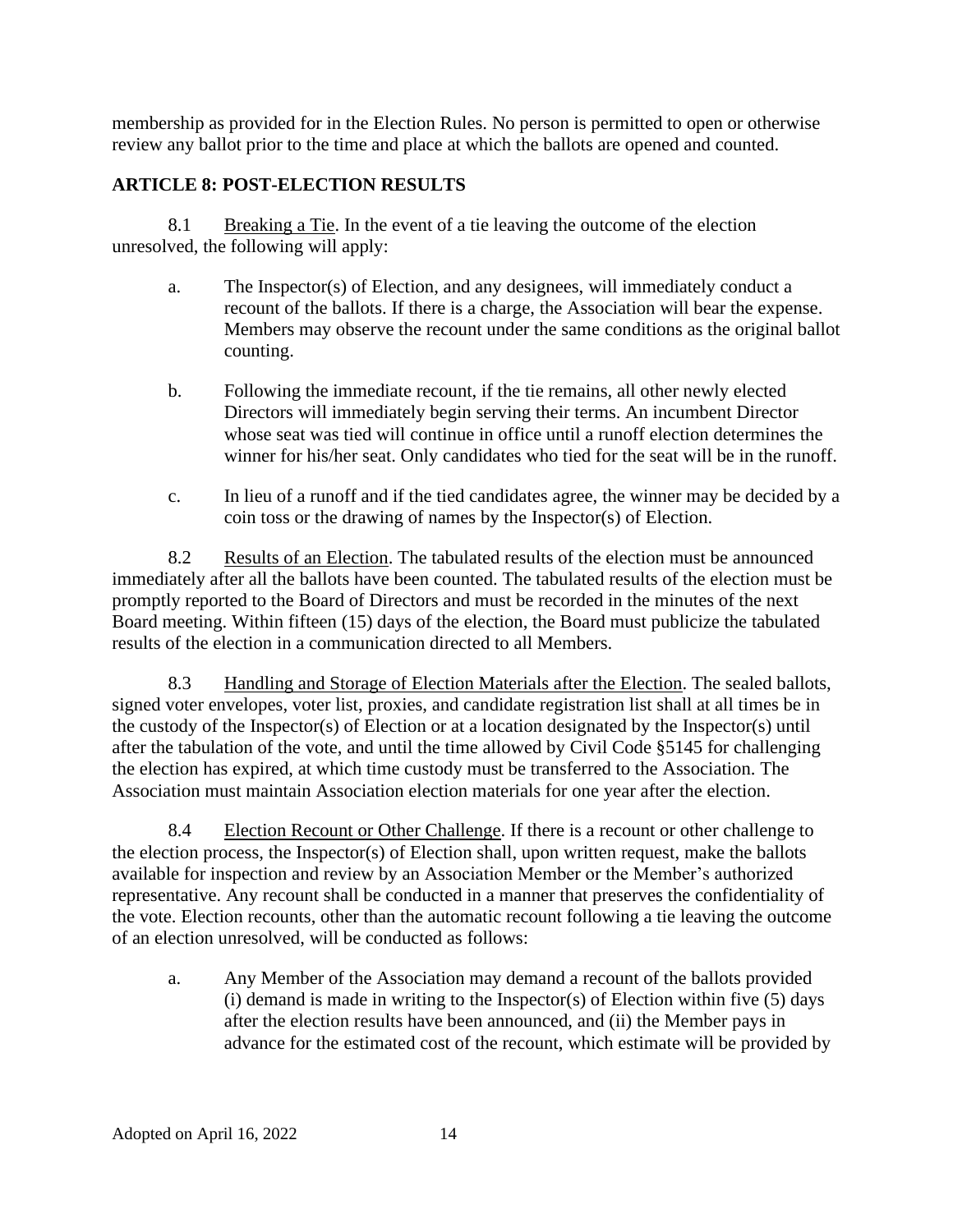the Inspector(s) of Election. Monies advanced by the Member must be refunded if the outcome of the election is changed by the recount.

- b. The recount must be commenced within seven (7) days of the request for the recount and must be done by or under the supervision of the Inspector(s) of Election. If any Inspector of Election declines to perform the recount, the Board may appoint a replacement Inspector of Election, using the criteria specified in these rules and the replacement Inspector will assume custody of the ballots.
- c. Any recount may be observed by Members of the Association. No election materials may be touched or handled by any person without the express consent of the Inspector(s) of Election and under the supervision of the Inspector(s). The results of the recount must be reported to the Board of Directors and must be recorded in the minutes of the next Board meeting and reported to the membership.

# **ARTICLE 9: CAMPAIGNING**

- 9.1 Access to Media.
- a. *Association Media.* Neither candidates nor Members may use the Association's newsletter, website, or any other Association media for campaign purposes.
- b. *Membership List.* Candidates and Members have the right to request a copy of the Association's membership list for the purposes of distributing, at their own expense, materials which advocate a point of view reasonably related to an election, or as otherwise permitted by Civil Code §4515. Candidates and Members also have the right to contact Members who have opted out of the membership list through the alternate means of communication permitted under California Civil Code §5220 for the purposes of distributing, at their own expense, materials which advocate a point of view reasonably related to the election or as otherwise permitted by Civil Code §4515.
- c. *Exception*. If any candidate or Member advocating a point of view is provided access to Association media, newsletters, or internet websites during a campaign, for purposes that are reasonably related to that election, equal access shall be provided to all candidates and Members advocating a point of view, including those not endorsed by the Board, for purposes that are reasonably related to the election. The Association shall not edit or redact any content from these communications but may include a statement specifying that the candidate or member, and not the association, is responsible for that content. The Association and its Directors, officers, and agents are immune from liability for the content of those communications to the fullest extent provided by law.
- 9.2 Use of Common Area During Election Campaign.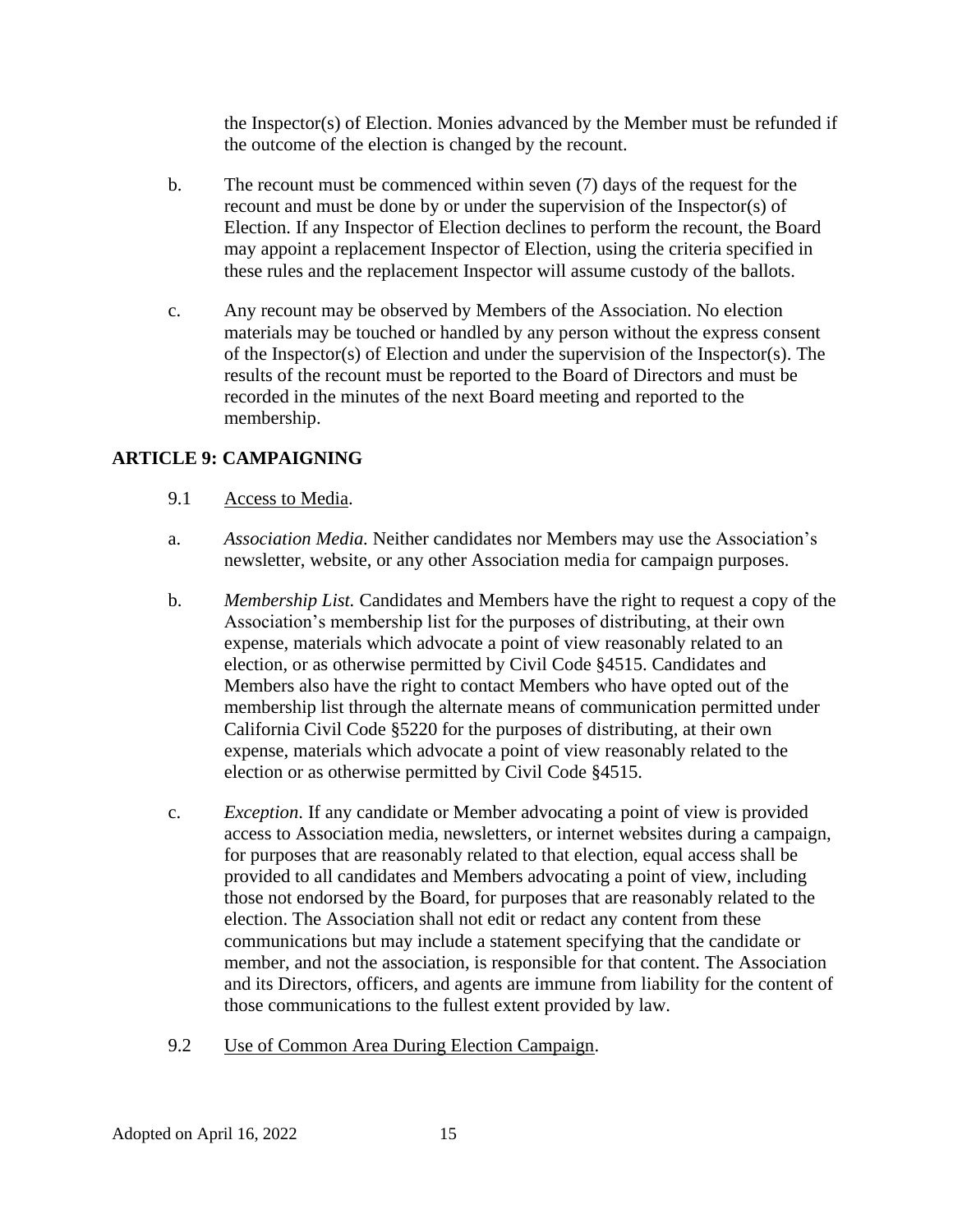- a. *Purpose.* Regarding any Association election, each candidate, Member, or resident is permitted to use, if available, the Association's common area at no cost for a purpose relating to Association elections as described in Civil Code §4515, including to advocate a point of view reasonably related to the election.
- b. *Reservation*. Each candidate, Member, or resident, who wants to use the common area pursuant to Civil Code §§4515 or 5105 must make a reservation in advance of the date and time requested. Such requests to use the common area are granted on a first-come, first-served basis, provided that the area is not already reserved. In order to assure fairness, each candidate may not reserve or use the common area for more than two (2) hours on any particular date. In addition, each candidate or Member is permitted to make only one (1) reservation per day to use the common area.

9.3 No Use of Association Funds for Campaign Purposes. Association funds may not be used for campaign purposes in connection with any Board election and may not be used for campaign purposes in connection with any other Association election except to the extent necessary to comply with duties of the Association imposed by law. The Association is not permitted to include the photograph or prominently feature the name of any candidate on a communication from the Association or its Board. Directors, in their capacities as Members, are permitted to advocate for the election or defeat of any issue or candidate on the ballot at their own expense and are not permitted to use Association funds for that purpose in any capacity.

- 9.4 Improper Electioneering.
- a. *Prohibited Activities*. In addition to any of the prohibitions under this Article, candidates, Members, and residents, including their tenants, families, employees, agents, visitors, and licensees, are prohibited from engaging in any of the following activities:
	- i. Causing any printed campaign or other election related materials to be placed upon or affixed to (1) residents' vehicles, (2) common area walls, doors, or windows, (3) mailboxes or mailbox structures, or (4) any portion of the common area not expressly permitted in these rules without prior authorization from the Board or management;
	- ii. Attempt to solicit either a vote or proxy from another Member, or their power of attorney, through deceit, harassment, intimidation, improper influence, undue coercion, or force;
	- iii. Attempt to prevent a Member from casting a vote or delegating their right to vote via proxy through deceit, harassment, intimidation, improper influence, undue coercion, or force;
	- iv. Interfere with the counting or tallying of votes;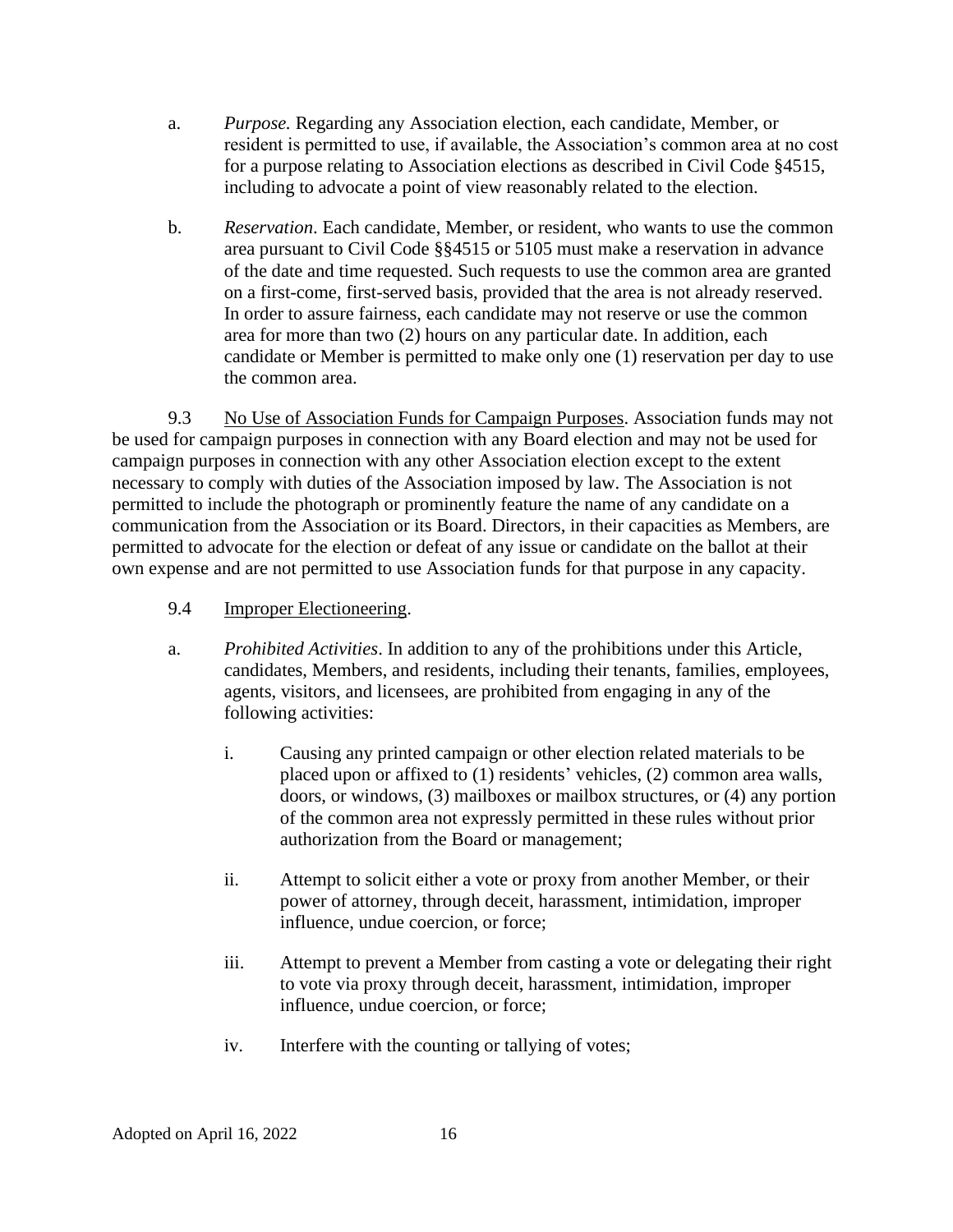- v. Solicit the vote of a Member while in that Member's immediate presence or residence and during the time he or she knows the Member is voting;
- vi. Induce other Members to divert ballots away from the Inspector(s) of Elections; or
- vii. Interfere with any candidate's ability to distribute authorized campaign materials.
- b. *Report Violations*. Members are encouraged to report any electioneering violations they witness to the Board or management.
- c. *Fines*. The Board is permitted to levy a fine of up to \$100 for each violation of this section.

#### **ARTICLE 10: CANVASSING AND PETITIONING**

10.1 Generally. Canvassing and petitioning the Members, the Board, and residents for purposes permitted in Civil Code §4515, by telephone and/or personal visits to private residences in the development, is limited to the hours of 9:00 a.m. until 8:00 p.m. However, any Member or resident who declines to be contacted on any issue, including for a purpose specified in Civil Code §4515, must not be contacted by telephone or personal visits thereafter.

10.2 Impermissible Conduct. Nothing in this section permits a Member or resident to contact another Member or resident in a manner that constitutes (1) a breach of the Member's or resident's quiet enjoyment or (2) a nuisance.

#### **ARTICLE 11: DISTRIBUTING INFORMATION**

11.1 Generally. Reasonably distributing and circulating information for any purposes described by Civil Code §4515, is permitted and restricted as follows:

- a. Members or residents may distribute or circulate printed information for purposes specified in Civil Code §4515 to other Members or residents by (1) mail, (2) placing printed materials under front doors, front door mats, and/or behind screen doors, and/or (3) handing out printed material in the common area to Members and residents willing to accept such materials. The handing out of materials in the common area is limited to the hours of 9:00 a.m. until 8:00 p.m.
- b. Members and residents may not cause any printed materials, including those for any purposes specified in Civil Code §4515, to be placed upon or affixed to (1) residents' vehicles, (2) common area walls, doors, or windows, (3) mail boxes or mail box structures, or (4) any portion of the common area not expressly permitted in these rules without prior authorization from the Board or management.